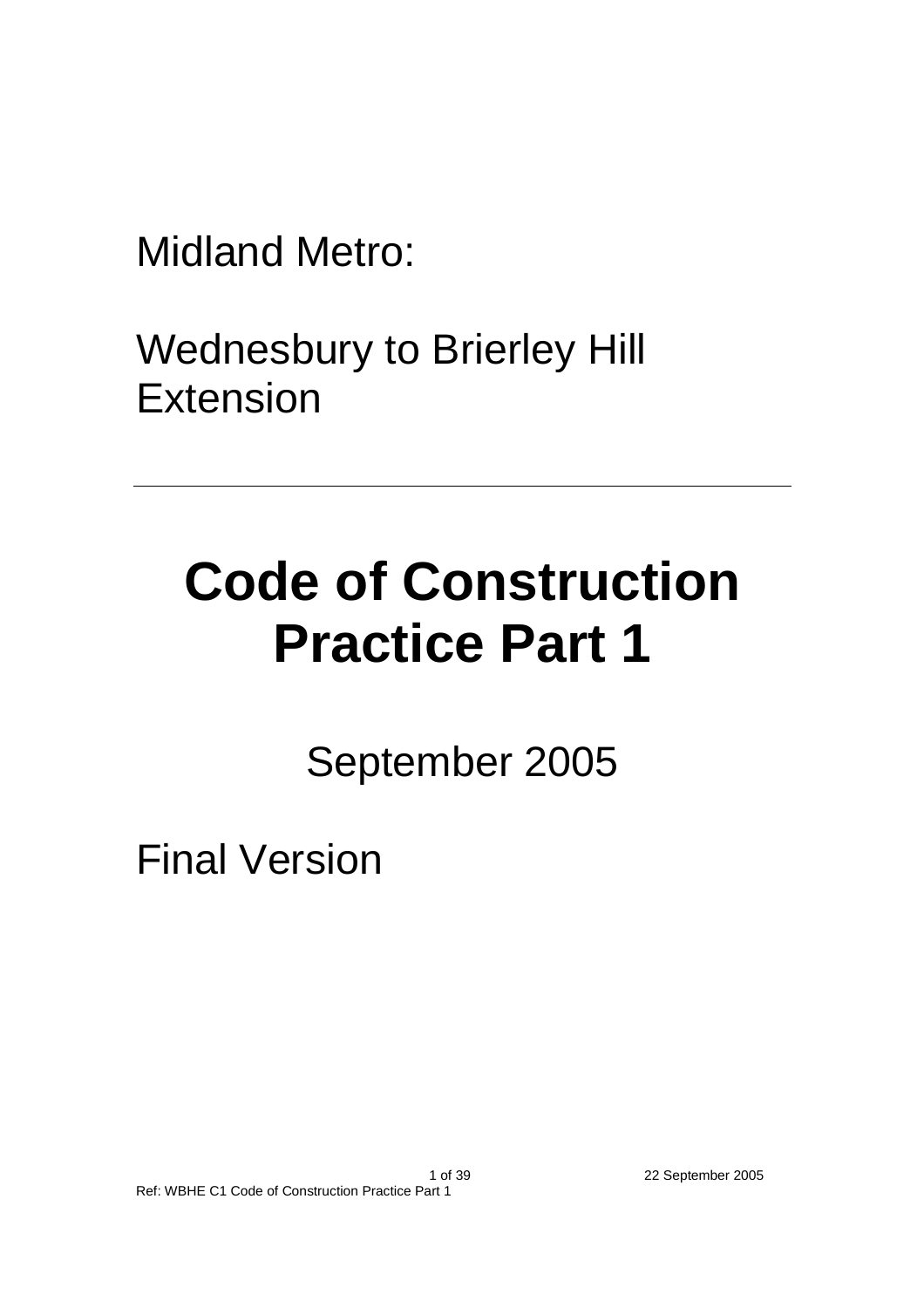# **CODE OF CONSTRUCTION PRACTICE**

# **MIDLAND METRO**

#### Part 1

# **CONTENTS**

| 1                       |                                               |                                                        |  |
|-------------------------|-----------------------------------------------|--------------------------------------------------------|--|
|                         | 1.1<br>1.2<br>1.3<br>1.4                      |                                                        |  |
| $\overline{2}$          |                                               |                                                        |  |
|                         | 2.1<br>2.2<br>2.3<br>2.4<br>2.5<br>2.6<br>2.7 |                                                        |  |
| 3                       |                                               |                                                        |  |
|                         | 3.1<br>3.2<br>3.3                             |                                                        |  |
| $\overline{\mathbf{4}}$ |                                               |                                                        |  |
|                         | 4.1                                           |                                                        |  |
|                         | 4.2<br>4.3<br>4.4<br>4.5                      |                                                        |  |
| 5                       |                                               |                                                        |  |
|                         | 5.1                                           |                                                        |  |
| 6                       |                                               |                                                        |  |
|                         | 6.1<br>6.2                                    |                                                        |  |
| 7                       |                                               | <b>DISPOSAL OF WASTE AND CONTAMINATED MATERIALS 18</b> |  |
|                         | 7.1<br>7.2                                    |                                                        |  |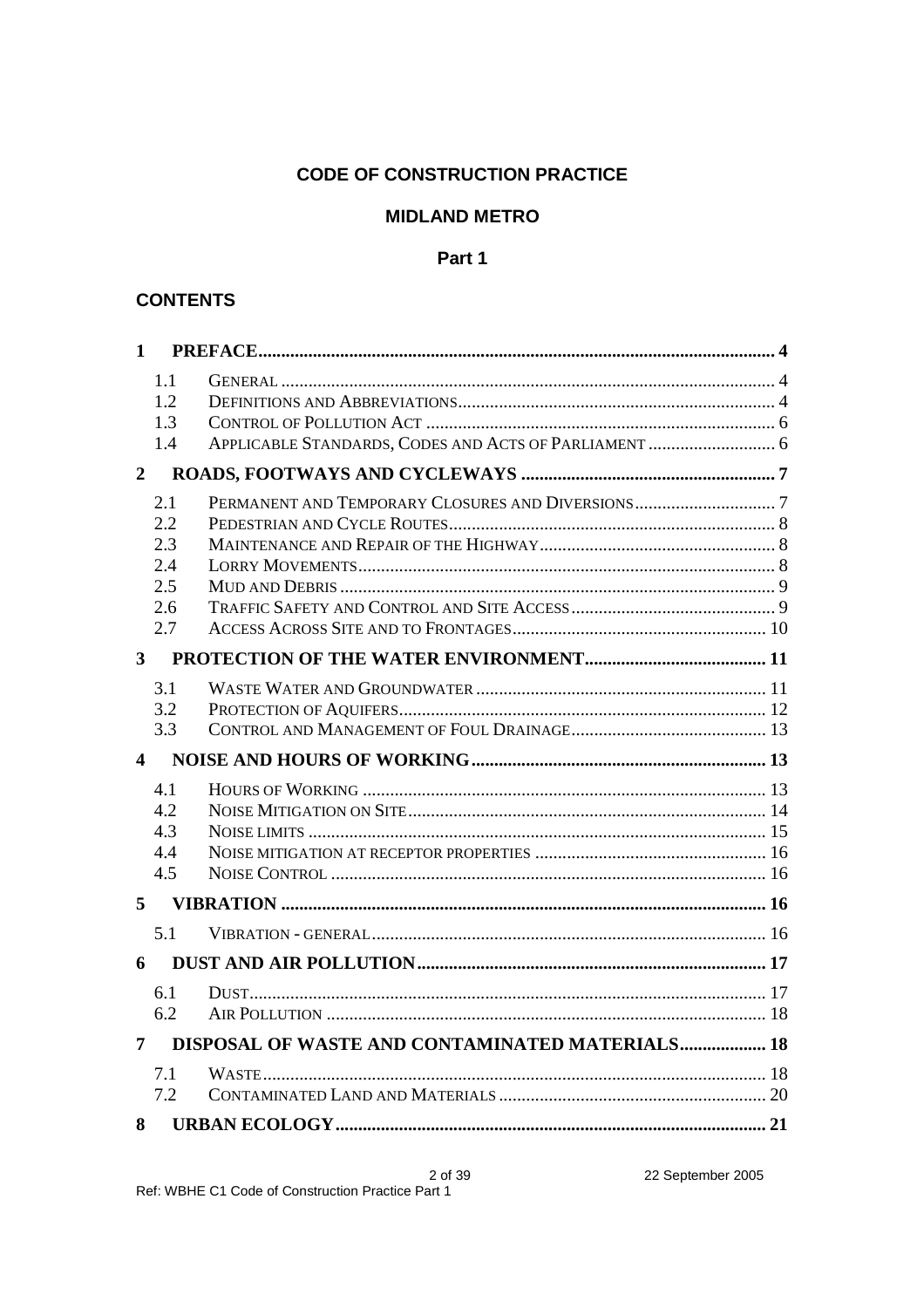|                   | 8.1<br>8.2                           |                   |                                                              |  |
|-------------------|--------------------------------------|-------------------|--------------------------------------------------------------|--|
| 9                 |                                      |                   |                                                              |  |
|                   | 9.1<br>9.2                           |                   |                                                              |  |
| <b>10</b>         |                                      |                   |                                                              |  |
|                   | 10.1<br>10.2<br>10.3                 |                   |                                                              |  |
| 11                |                                      |                   |                                                              |  |
|                   | 11.1<br>11.2<br>11.3<br>11.4         |                   |                                                              |  |
| 12                |                                      |                   |                                                              |  |
|                   | 12.1<br>12.2<br>12.3<br>12.4         |                   |                                                              |  |
| 13                |                                      |                   |                                                              |  |
| 14                |                                      |                   |                                                              |  |
|                   | 14.1<br>14.2<br>14.3                 |                   | SCHEDULE OF PUBLIC AUTHORITIES & STATUTORY UNDERTAKERS  27   |  |
| 15                |                                      |                   | LIAISON WITH THE LOCAL AUTHORITIES AND THE PUBLIC  27        |  |
|                   | 15.1<br>15.2<br>15.3<br>15.4<br>15.5 |                   |                                                              |  |
|                   |                                      | <b>APPENDIX A</b> |                                                              |  |
| <b>APPENDIX B</b> |                                      |                   | SCHEDULE OF PUBLIC AUTHORITIES AND STATUTORY UNDERTAKERS  30 |  |
|                   |                                      | <b>APPENDIX C</b> |                                                              |  |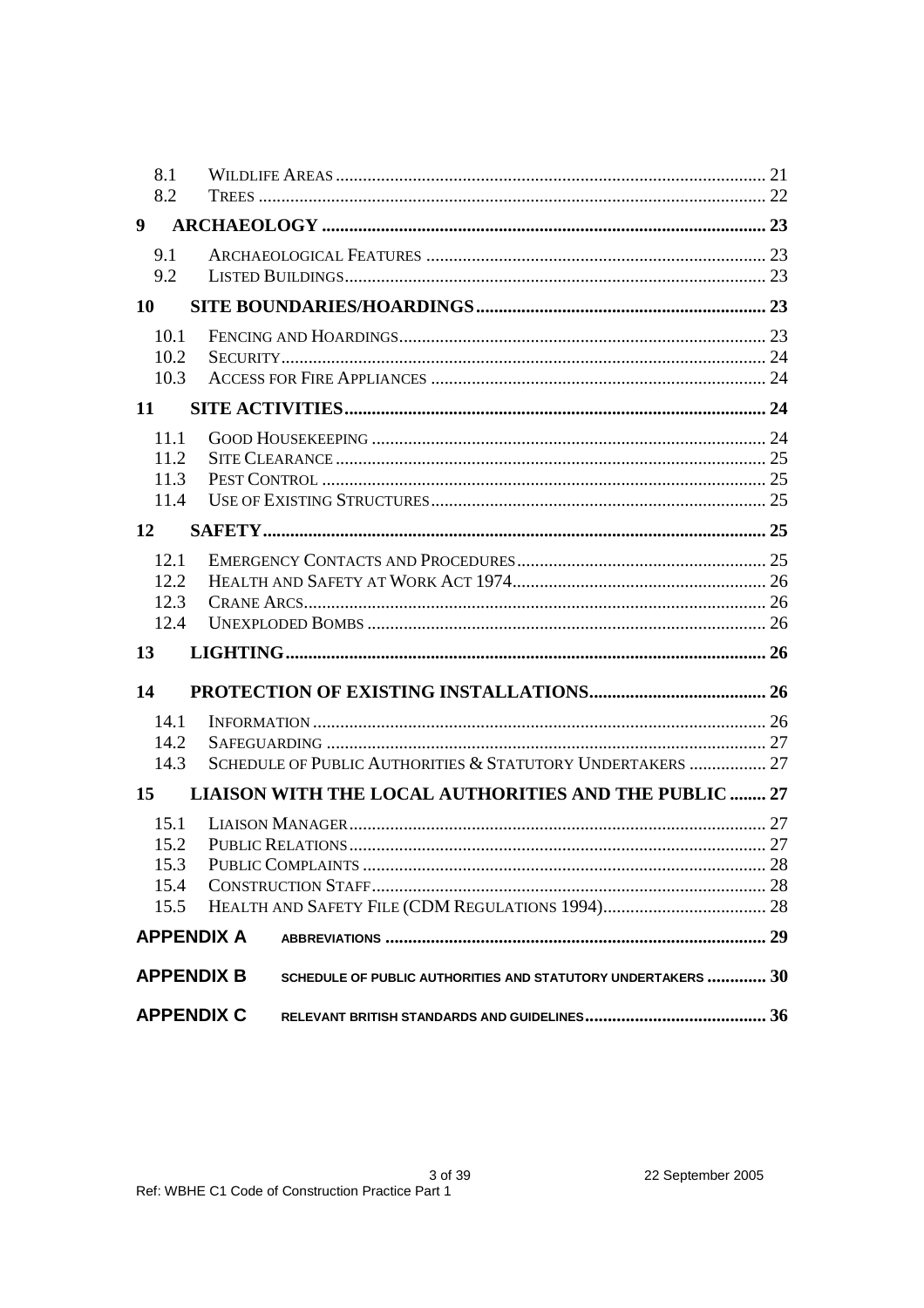## **1 Preface**

#### 1.1 General

- 1.1.1 This document is the Code of Construction Practice ("CoCP") Part 1. It is referred to in each of the Local Authority Agreements. Its purpose is to set down a series of measures to minimise the impacts of Construction of the Extension on the environment. It defines minimum standards of Construction practice acceptable to Centro and the local authorities, and required of the Concessionaire. The Code applies equally to Works within the public highway, off the highway and Site compounds unless the context dictates otherwise.
- 1.1.2 The Concessionaire is to prepare a Site specific document for each and every Site that is to be used to construct the Works, whether such Sites are compounds (where the Concessionaire has his Site offices, plant and materials storage etc.), or those areas where the temporary and permanent Works are to be constructed. These Site specific documents are to show how the Concessionaire intends to comply with CoCP Part 1 at each such Site. This set of documents will constitute the CoCP Part 2.
- 1.1.3 The CoCP addresses the Concessionaire's general obligation in so far as they affect the environment, amenity and safety of local residents, businesses, the general public and the surroundings in the vicinity of the proposed Works and associated worksites. It does not attempt to address the Concessionaire's responsibility to those working on or visiting the Site of Construction activities. These are regulated through statutory controls. Notwithstanding any reference to such controls in this document, the Concessionaire is to at all times comply with relevant legislation.
- 1.2 Definitions and Abbreviations
- 1.2.1 In this Code the following terms are to have the following definition.

| Centro                     | The West Midlands Passenger Transport<br>Executive                                                             |
|----------------------------|----------------------------------------------------------------------------------------------------------------|
| Concessionaire             | The body, or bodies, awarded the contract(s)<br>by Centro to design and construct any part of<br>the Extension |
| CoCP                       | This Code, including a general section Part 1<br>and a series of Site specific sections Part 2                 |
| <b>Concession Contract</b> | The contract between Centro and the<br>Concessionaire.                                                         |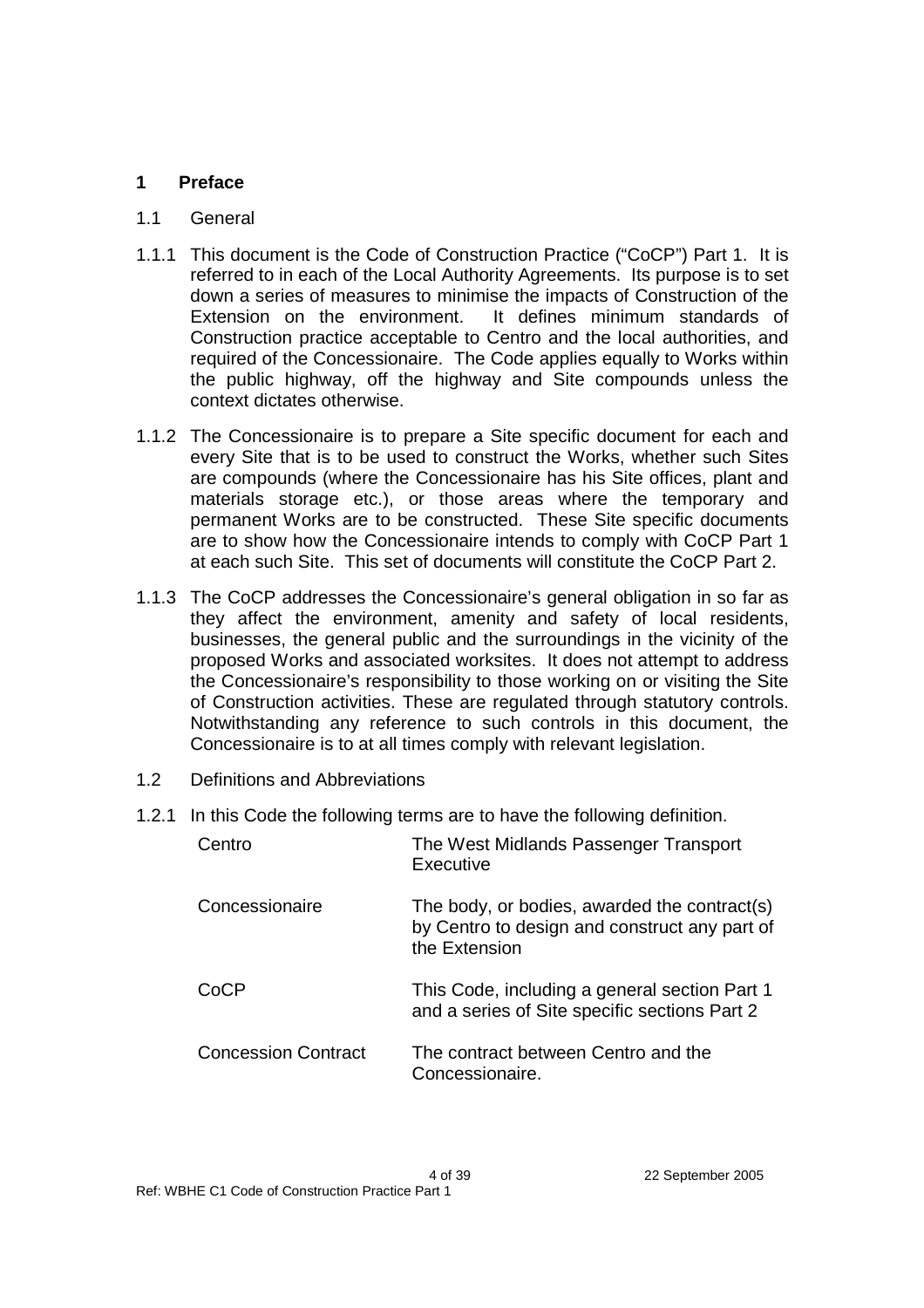| Construction                                       | All Site related activities including but not<br>restricted to Site investigations, Site<br>preparation, demolition, materials delivery,<br>spoil and waste materials removal and<br>disposal associated with the Works. |
|----------------------------------------------------|--------------------------------------------------------------------------------------------------------------------------------------------------------------------------------------------------------------------------|
| Environmental<br><b>Management System</b><br>(EMS) | An organisational structure, responsibilities,<br>practices, procedures, processes and<br>resources for developing, implementing,<br>achieving and reviewing the environmental<br>policy.                                |
| Extension                                          | The Wednesbury to Brierley Hill Midland<br>Metro Line 1 Extension.                                                                                                                                                       |
| <b>Highway Authority</b>                           | As defined in the Highways Act 1980                                                                                                                                                                                      |
| <b>Limits of Deviation</b>                         | The extent of the area included within the<br>Order over which powers to construct the<br>Works are granted by the Order.                                                                                                |
| Limits of Land to be<br><b>Acquired or Used</b>    | The extent of the area included within the<br>Order over which powers to acquire or use<br>land are granted by the Order.                                                                                                |
| <b>Local Authority</b>                             | The Local Authority within whose jurisdiction<br>the particular Site or construction activity is<br>situated.                                                                                                            |
| Order                                              | The Midland Metro (Wednesbury to Brierley<br>Hill and Miscellaneous Amendments) Order<br>2005. Statutory Instrument 2005 No. 927.                                                                                        |
| <b>Order Plans</b>                                 | Plans and sections forming part of the Order<br>documents.                                                                                                                                                               |
| <b>Planning Direction</b>                          | A direction made under Section 90 (2A) of the<br>Town and Country Planning Act 1990.                                                                                                                                     |
| Section 61 Application                             | An application for a Section 61 Consent.                                                                                                                                                                                 |
| Section 61 Consent                                 | Consent granted by the Local Authority under<br>the Control of Pollution Act 1974 Section 61.                                                                                                                            |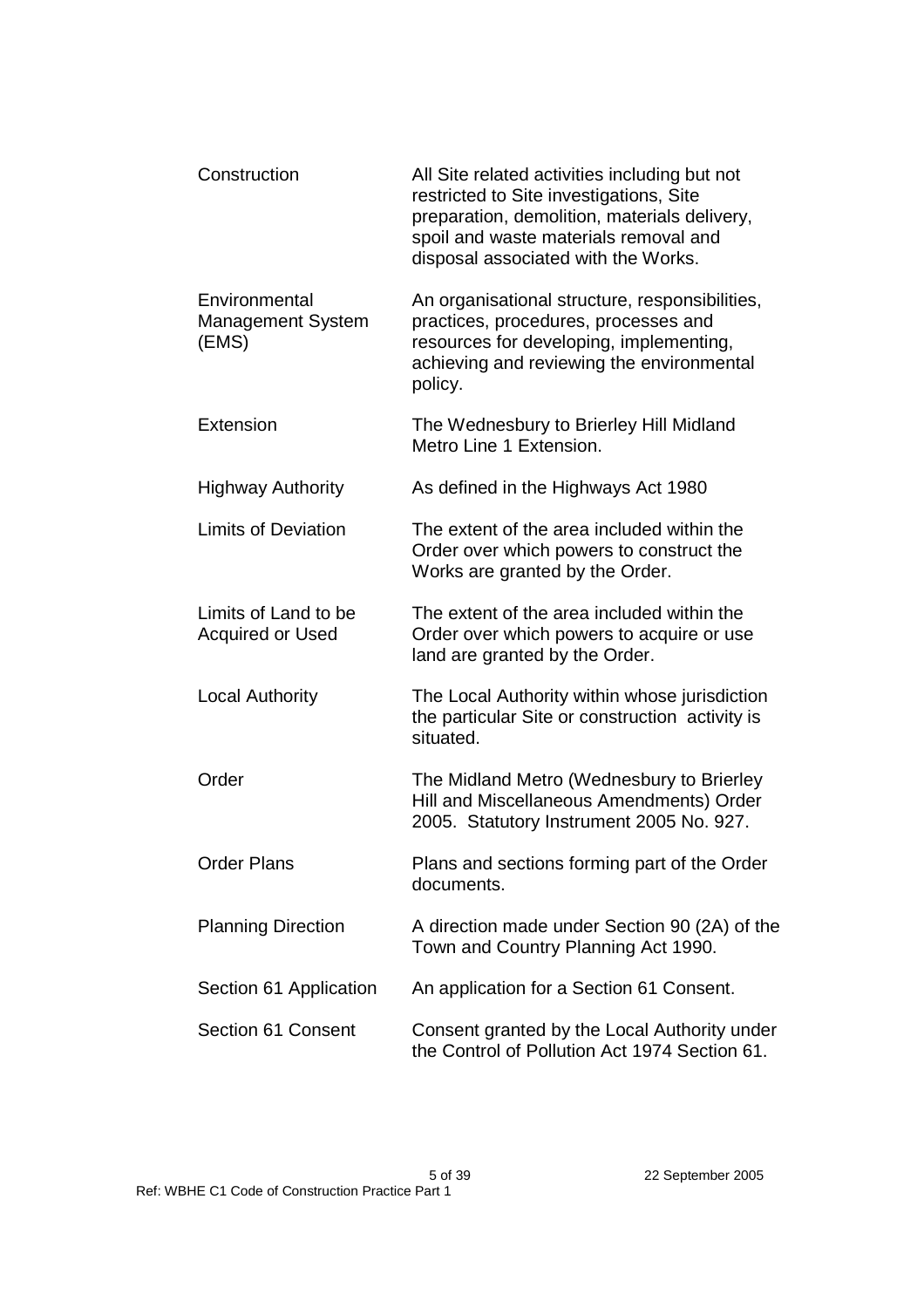| <b>Site</b>                                | Land used and/or occupied by the<br>Concessionaire for the purposes of executing<br>the Works. |
|--------------------------------------------|------------------------------------------------------------------------------------------------|
| <b>Traffic Signs</b><br><b>Regulations</b> | The Traffic Signs Regulations and General<br>Directions 2002 or as subsequently amended.       |
| Works                                      | The Works authorised by the Order.                                                             |

- 1.2.2 A list of abbreviations used in this document is given in **Appendix A**.
- 1.3 Control of Pollution Act
- 1.3.1 The Concessionaire is to obtain the agreement of the Local Authority in accordance with the provisions of Section 61 of the Control of Pollution Act 1974.
- 1.4 Applicable Standards, Codes and Acts of Parliament
- 1.4.1 There are many Standards, Codes of Practice and Acts of Parliament which cover environmental and related matters and which are applicable to the matters set out in the CoCP. A list of some of these is given in **Appendix C**, the list is provided for initial guidance only and should not be regarded as being comprehensive. Notwithstanding any references within the CoCP to such documents, the Concessionaire is responsible for ensuring that he and his agents identify and comply with any legislative requirements, standards or codes of practice applicable at the time of Construction activities. Compliance with this CoCP will not absolve the Concessionaire, principal contractor and contractors from compliance with all legislation and bylaws relating to their Construction activities.
- 1.4.2 The Concessionaire is recommended to join the National "Considerate Constructors Scheme", or other similar scheme, further information and registration forms can be found on the internet at www.considerateconstructorsscheme.org.uk or by contacting them at Considerate Constructors Scheme, PO Box 75, Ware, Hertfordshire, SG12 9UY. The Concessionaire will be obliged to offer up any reports carried out under the scheme, or similar scheme, on the request of Centro or the Local Authority.
- 1.4.3 In order to maintain stated standards in the field of environmental management tools and systems, the Concessionaire is to comply with the Concessionaire's Environmental Management System, which is to be an Eco-Management and Audit Scheme (EMAS), and/or an ISO 14001 accredited scheme.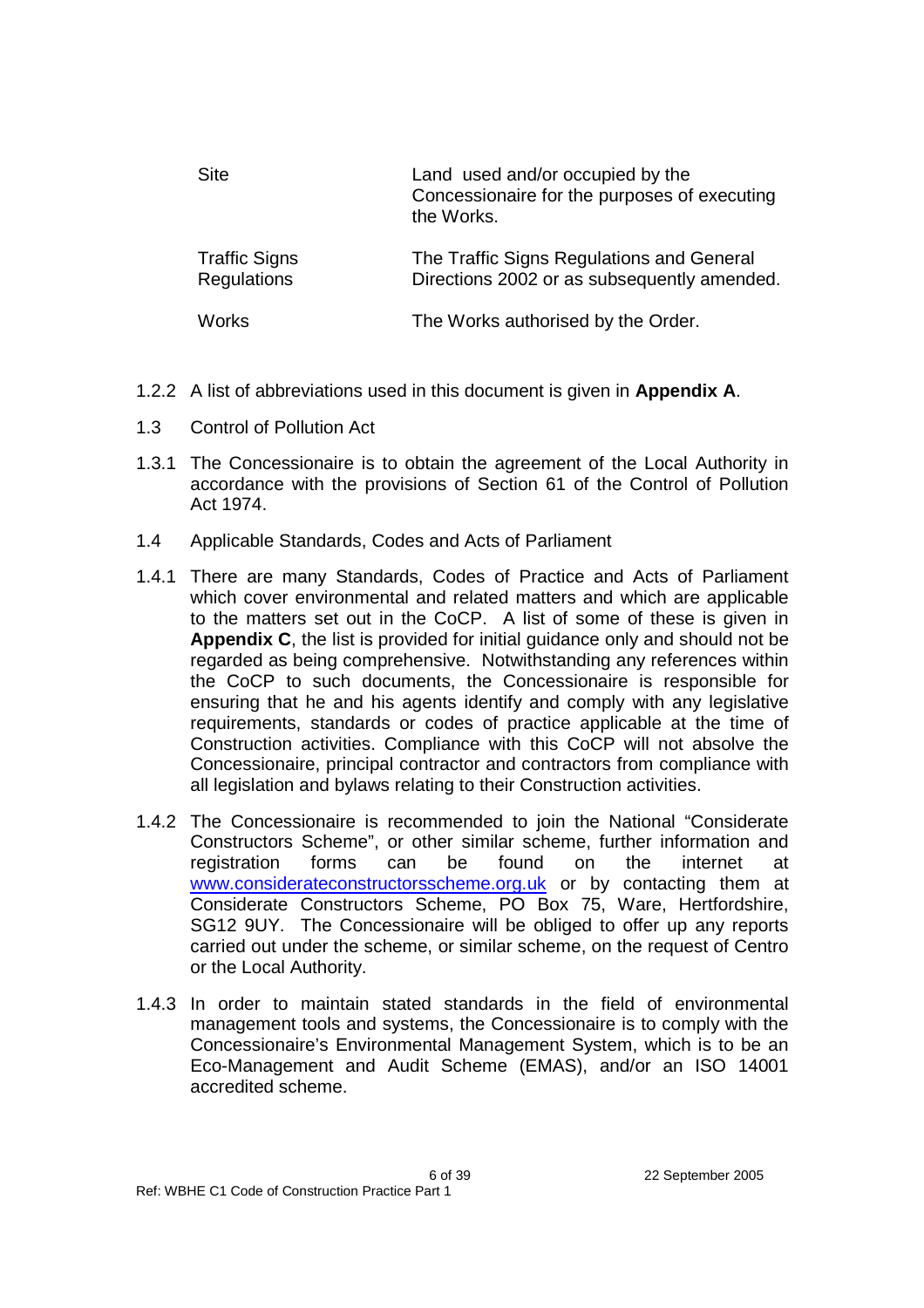## **2 Roads, Footways and Cycleways**

- 2.1 Permanent and Temporary Closures and Diversions
- 2.1.1 The Concessionaire should note the provisions of the New Roads and Street Works Act 1991 and Traffic Management Act 2004. The Concessionaire should make early contact with the Local Authority's Traffic Manager to enable the proactive management of road networks.
- 2.1.2 In order to construct the Extension, it will be necessary to close or divert sections of highway, including footways, cycleways and other rights of way during the Construction period either on a temporary or permanent basis.
- 2.1.3 Details of the locations of the proposed permanent closures and diversions are shown on the Order Plans. It is the Concessionaire's responsibility to finalise the arrangements for these closures and diversions with the Local Authorities in accordance with the requirements of the Order.
- 2.1.4 The Concessionaire is to ensure, where these are required, that alternative arrangements are put in place where Construction Works interfere with or affect the normal operation of a street and/or footway and/or cycleway. Such arrangements are to be agreed in writing with the Local Authority and include reasonable measures to minimise disruption in the street.
- 2.1.5 The Concessionaire is to keep open all public and private roads and footways that cross the Site, unless their permanent or temporary diversion or closure is specified in the Order.
- 2.1.6 Centro has agreed a number of temporary diversions in advance with Sandwell MBC around existing bridges that are to be demolished and rebuilt as part of the Works. The temporary diversion drawings can be found in the general tender documents. The Concessionaire should review the proposed diversions and will be responsible for the final approval of all diversions, including the Centro proposals, prior to any Construction Works taking place.
- 2.1.7 Wherever the Extension Works interfere with existing public or private roads or other ways over which there is a public or private right of way for any traffic, the Concessionaire is to construct diversion ways except where the Order provides for those roads or other ways to be permanently stopped up without provision of a substitute. The standard of Construction and lighting is to be suitable in all respects for the class or classes of traffic using the existing ways, and the widths of the diversions are not to be less than that of the existing way unless agreed with the Local Authority and/or owner of the private road in writing. The Concessionaire is to agree diversions and closures with the Local authority in writing with a view to minimising disruption during Construction.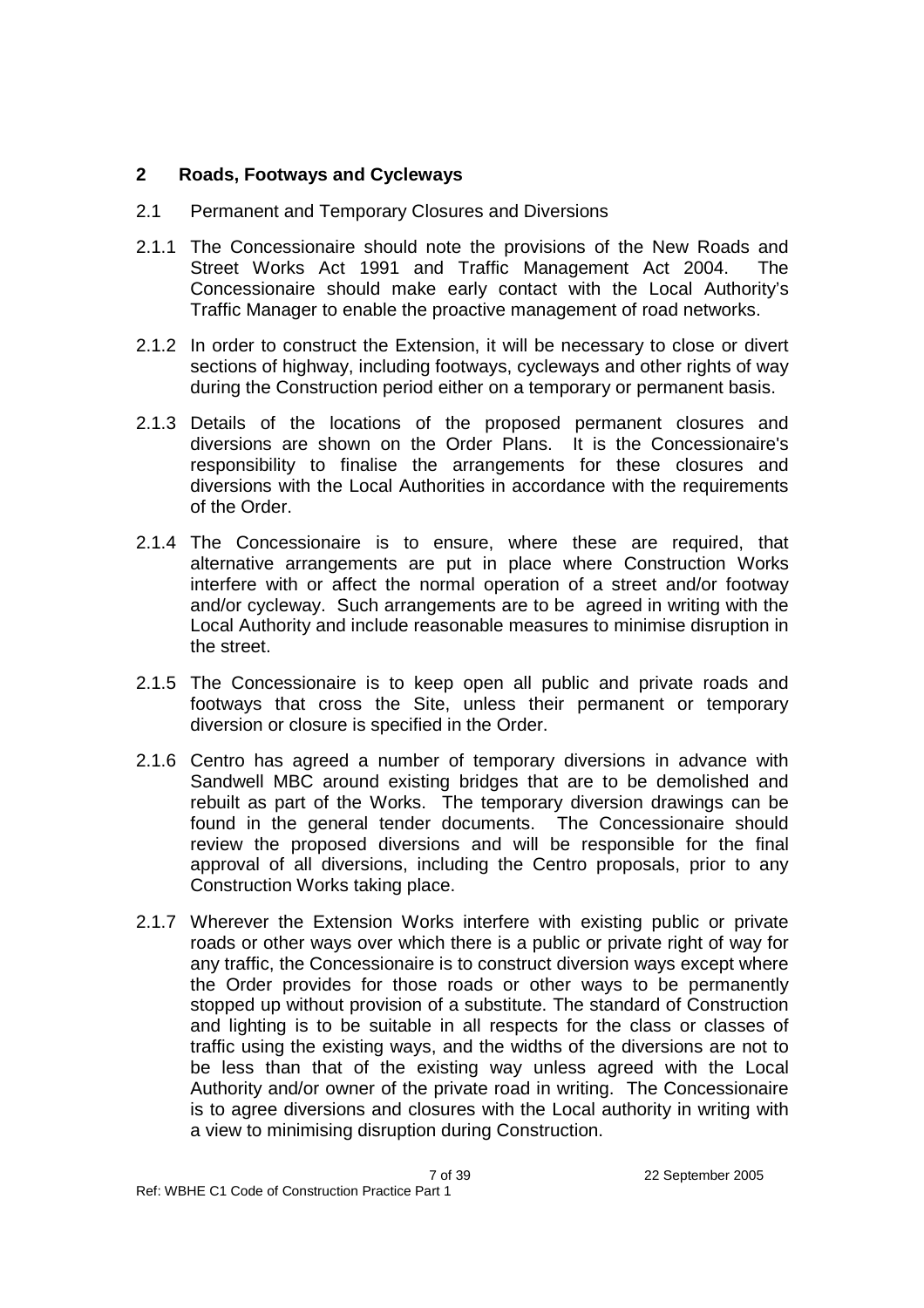- 2.1.8 Diversion ways are to be constructed in advance of any interference with the existing ways and are to be maintained to provide adequately for the traffic flows.
- 2.1.9 The Concessionaire is to be responsible for supplying, erecting, maintaining for the requisite periods and subsequent dismantling all statutory and public information notices. The nature and location of such notices is to comply with all statutory requirements and the reasonable requirements of the relevant Local Authority.
- 2.2 Pedestrian and Cycle Routes
- 2.2.1 All temporary and diverted footways which replace footways that are currently accessible to wheelchairs and pushchairs are to continue to be useable by such users. All temporary and diverted footways are to provide direct links wherever possible and avoid long detours.
- 2.2.2 Clear signage in accordance with the Traffic Signs Regulations is to be provided at all times for all diverted pedestrian and cycle routes.
- 2.2.3 The requirements in CoCP Part 1 may be varied by agreement with and are subject to the requirements of the relevant Highway Authority
- 2.3 Maintenance and Repair of the Highway
- 2.3.1 The Concessionaire is to take every precaution to prevent its operations, whether by carting or otherwise, from damaging the roads and footways in the vicinity of the Construction Works. The Concessionaire is to carry out all maintenance Works as are necessary to maintain the roads and footways included in the Works in a serviceable condition as approved and agreed in writing by the Local Authority.
- 2.3.2 All temporary footways and ramps must be surfaced in non-slip material and kept free of mud and debris.
- 2.3.3 The Concessionaire is to so order the Construction of the Works as will afford access for the Local Authority to maintain its highway lighting.
- **2.4** Lorry Movements
- 2.4.1 The Concessionaire, its principal contractor and contractors and suppliers moving large and/or heavy loads, Construction plant, materials and spoil (including vehicles used for carrying such when running empty) are to minimise the use of public highways as far as is reasonably practicable, when waiting to enter Construction Sites.
- 2.4.2 Access routes for HGVs are to be agreed in writing with the Local Authority in advance.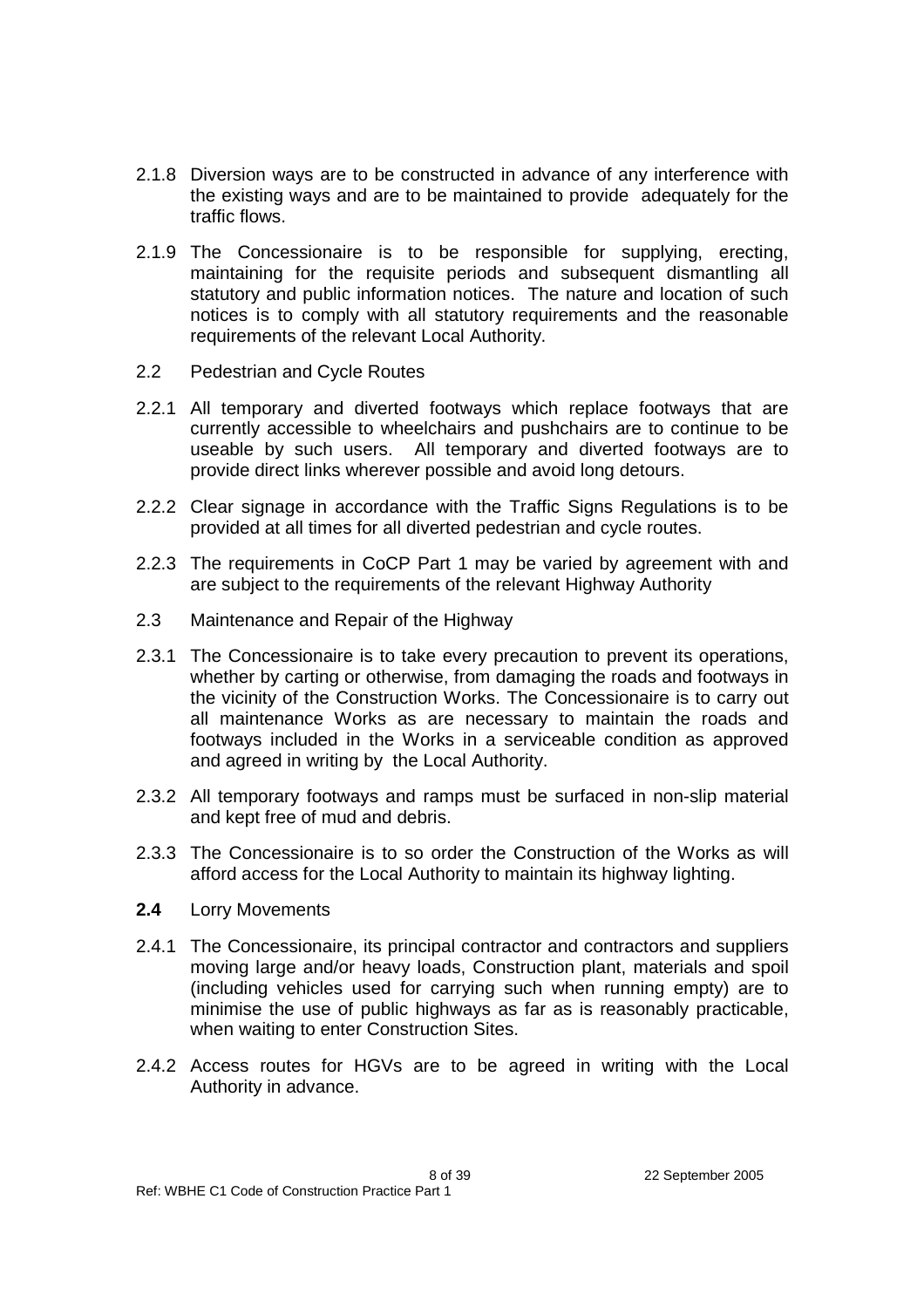- 2.4.3 Vehicles arriving or leaving the Site are to do so during normal working hours as specified in Section 4 of the CoCP unless otherwise agreed in writing with the Local Authority.
- 2.4.4 The Concessionaire is to take all reasonable measures to ensure that delivery vehicles do not park on the highways prior to entering the Site. In addition, the Concessionaire is to take all reasonable measures to ensure that vehicles used by the principal contractor's and contractors' staff for travelling to and from the Works are not parked on the highway.
- 2.4.5 The Concessionaire when entering into any sub-contract for the execution of any part of the Works or for the supply or transport of heavy loads, Construction plant, materials or spoil in relation to the Works is to incorporate in any such sub-contract provisions requiring the principal contractor and contractors to comply with the requirements of this section.
- 2.5 Mud and Debris
- 2.5.1 The Concessionaire is to take strict measures to minimise the spillage of mud and debris on roads arising from excavation Works through:
	- a) the provision of easily cleaned hard standing for vehicles entering, parking and leaving the Site;
	- b) the provision of wheel washing facilities including, where practicable, mechanical wheel spinners;
	- c) the use of mechanical road sweepers, surface flushing apparatus, gully cleaners and other such equipment to clean the hard standing and to remove any mud or debris deposited by Site vehicles on roads, footpaths, gullies or drains in the vicinity of the Site. The road sweepers and other equipment are to be readily available at all times throughout the Construction Works;
	- d) the complete sheeting of the sides and tops of all vehicles carrying spoil or debris;
	- e) ensuring that vehicles are loaded in such a manner as to prevent spoil falling off during transit, are not overloaded; and
	- f) compliance with the requirements regarding dust outlined in Section 6 of this CoCP.
- 2.6 Traffic Safety and Control and Site Access
- 2.6.1 All Site accesses to and from the highway are to be of sufficient width to provide safe access and egress, whether such accesses are accommodating two-way or one way in and one way out, traffic arrangements.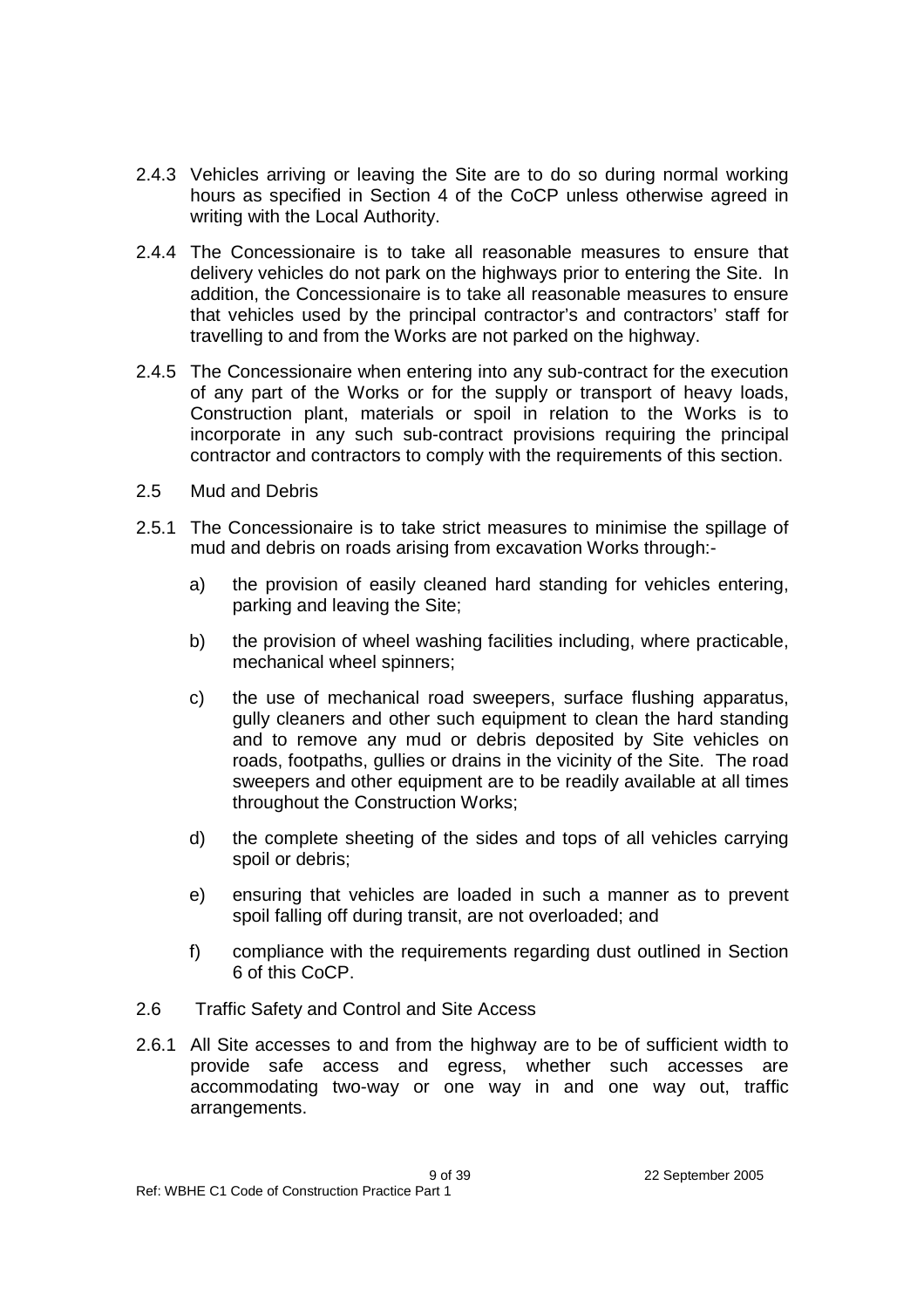- 2.6.2 The Concessionaire is to provide, erect and maintain such traffic signs, road markings, new signage, lamps, barriers, traffic control signals and such other measures as may be necessitated by the Construction Works in accordance with the requirements of the Local Authority. Compliance with this clause is not to relieve the Concessionaire of any of its other obligations and liabilities under current legislation and Chapter 8 of the Traffic Signs Manual.
- 2.6.3 The Concessionaire is not to commence any work that affects the public highway until all traffic safety measures necessitated by the work are fully operational.
- 2.6.4 The traffic signs, road markings, new signage, lamps, barriers and traffic control signals and other measures are to be in accordance with the requirements of the Traffic Signs Regulations. They are to include appropriate advance warning and give way signage as appropriate for Works traffic.
- 2.6.5 The Concessionaire is to keep clean and legible at all times traffic signs, road markings, new signage, lamps, barriers and traffic control signals and is to position, reposition, cover or remove them as required by the progress of the Works and to the approval of the Local Authority.
- 2.7 Access Across Site and to Frontages
- 2.7.1 The Concessionaire is to take all reasonable precautions in carrying out the works to prevent or reduce any disturbance or inconvenience to the owners, tenants or occupiers of adjacent properties, and to the general public.
- 2.7.2 The Concessionaire is to provide and maintain any guard rails, fences, gates, lights, bridges, steps, handrails, etc., needed for alternative access and they are to be of such size, strength and Construction as will be adequate for their purpose.
- 2.7.3 The Concessionaire is to render every reasonable assistance to occupiers of premises affected by the Construction Works to enable them to get materials or goods into or out of their premises and is to liaise with them to establish their particular requirements in this respect. The key to this is timely consultation with frontagers, generally discussed at Section 15 of this document and the separate Communications Plan to be developed by the Concessionaire for agreement with Centro.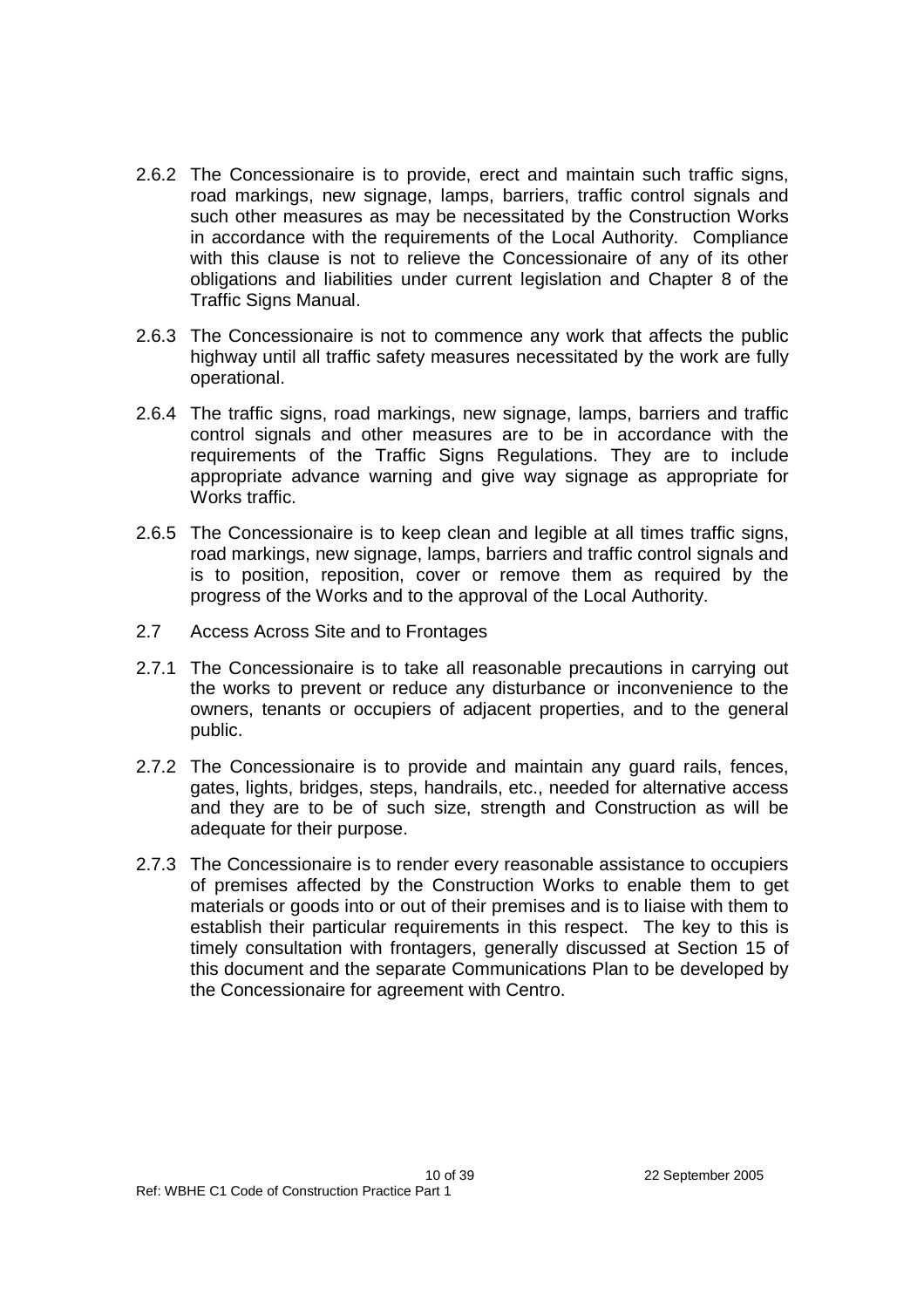# **3 Protection of the Water Environment**

- 3.1 Waste Water and Groundwater
- 3.1.1 The Concessionaire is to develop and implement a plan to provide drainage of Construction Sites along the route of the Extension. The plan is to include measures to ensure that surface water run-off is contained and managed appropriately.
- 3.1.2 Discharge of washout from temporary Construction laydown and storage areas into local watercourses is to be prevented. The Concessionaire is to take full account of the Environment Agency's pollution prevention guidelines (PPGs).
- 3.1.3 Waste water and Site discharges are only permitted where effluent quality and discharge location is acceptable to the relevant authority, be it the Environment Agency or relevant sewerage authority as appropriate.
- 3.1.4 The Extension affects 2 water companies. Severn Trent Water should be contacted for all sewerage details and permissions and South Staffordshire Water should be contacted for all water supply details and permissions.
- 3.1.5 Prior to any excavation below the water table, including any Site dewatering, the Concessionaire is to inform the Environment Agency and the local water supply company of the Works to be constructed. Details of the Works, de-watering and disposal measures are to be agreed with the Environment Agency in accordance with the Water Resources Act 1991, as modified by the Environment Act 1995.
- 3.1.6 The Concessionaire will comply with BS 6031: 1981 Code of Practice for Earthworks, regarding the general control of Site drainage.
- 3.1.7 In order to prevent the pollution of surface and groundwaters arising from the storage, handling and use of silt and cement, the Concessionaire is to ensure that the following measures are adhered to:
	- a) The washout from mortar and concrete mixing plant, or the cleaning of ready mixed concrete lorries must not be allowed to flow into any drain or watercourse.
	- b) Site roads must be regularly swept in order to prevent silt, oil or other materials from entering any drain or watercourse.
	- c) Wheel washes and plant washing facilities are to be securely constructed with no overflow and the effluent is to be contained for proper treatment and disposal in accordance with the Environment Agency guidelines, PPG 13 - High Pressure Water and Steam Cleaners.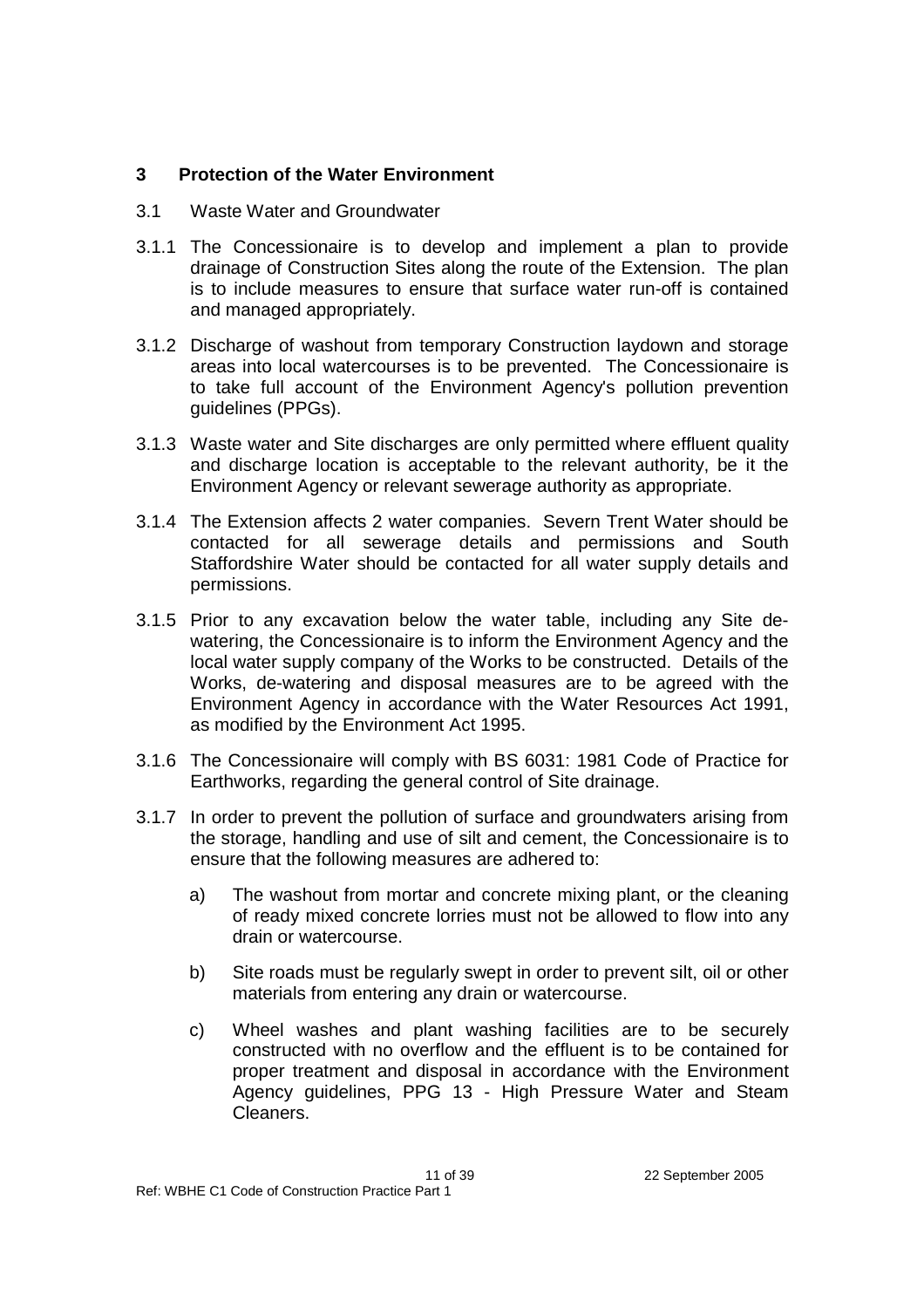- 3.1.8 Where contaminated land is identified within the Limits of Deviation, a full management plan is to be prepared by the Concessionaire to comply with all relevant handling and disposal legislation (including de-watering discharges from piling operations). Detailed Site investigations at all Sites where earthworks or piling are planned are to be carried out prior to Works commencing, in order that appropriate mitigation can be implemented. See Section 7.0 for further guidance.
- 3.1.9 The Concessionaire is to ensure that any water that has come into contact with contaminated materials is disposed of in accordance with the Water Resources Act 1991, Control of Pollution (Applications, Appeals and Registers) Regulations 1996 and Water Industry Act 1991 (as amended by the Water Industry Act 1999) (if disposed of to a public sewer) to the satisfaction of the Environment Agency, Severn Trent Water utility company or the Local Authority (as appropriate).
- 3.1.10 The Concessionaire is to apply for consents and approvals:
	- a) from the Environment Agency or relevant Land Drainage Authority for any discharge into a watercourse, river or soakaway;
	- b) from Severn Trent Water for any discharge into a sewer
- 3.1.11 A discharge consent system is to be applied to all discharges.
- 3.1.12 The Concessionaire is to make provisions to ensure that oil drums and containers or other potential contaminants stored on the Site are controlled in accordance with the Control of Substances Hazardous to Health Regulations 2002, the Control of Pollution (Oil Storage) Regulations 2001 and the Groundwater Regulations (1998) are properly isolated and bunded and that no oil or other contaminants are allowed to reach watercourses, groundwater or, aquifers. Storage locations for such materials are to be positioned away from watercourses.
- 3.1.13 In the event of a pollution incident involving surface and/or groundwater, the Concessionaire is to inform the Environment Agency or the Local Authority as appropriate immediately and take prompt action to minimise the effect. The Concessionaire is to develop and agree an Incident Management Plan in consultation with the Environment Agency or relevant local water company.
- 3.2 Protection of Aquifers
- 3.2.1 The Concessionaire is to have due regard for underlying aquifers and adhere to the Environment Agency's Groundwater Protection Policy and the Groundwater Regulations 1998. In all instances, appropriate protection of aquifers is to be undertaken, following liaison with the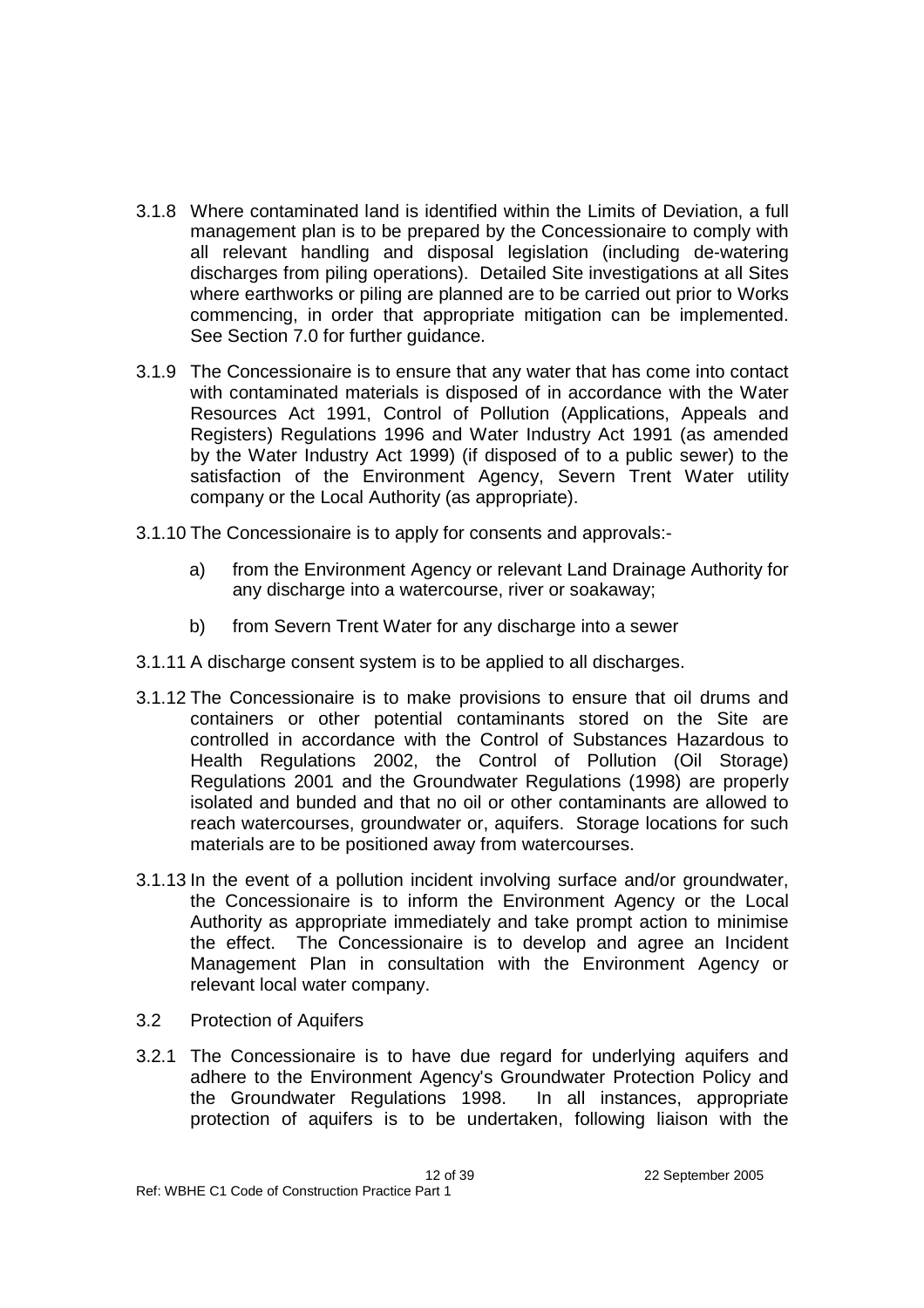Environment Agency and the local water supply company regarding piling and Construction techniques to be employed. Details of appropriate measures to prevent groundwater contamination (including monitoring) are to be agreed with the Environment Agency prior to commencement of the Construction Works.

- 3.3 Control and Management of Foul Drainage
- 3.3.1 Foul water produced by the Construction workforce is to be contained by temporary foul drainage to be installed by the Concessionaire. All foul water is to be deposited off Site by a licensed operator, or disposed of to the public foul sewer if approval from the relevant sewerage undertaker is obtained per the Water Industry Act 1991 (as amended by the Water Industry Act 1999).

## 4 **Noise and Hours of Working**

- 4.1 Hours of Working
- 4.1.1 The normal hours of working and permissible levels of noise may vary from Site to Site depending upon the nature of the area through which the Works are being constructed. These are to be as stated in the relevant Site specific sections in Part 2 of this CoCP, and are to be agreed by the Concessionaire with the relevant Local Authority in writing.
- 4.1.2 Except where otherwise stated in Part 2 of this CoCP, normal working hours are to be as follows:

| Monday – Friday | $0700 - 1900$ |
|-----------------|---------------|
| Saturdays       | $0700 - 1300$ |

- 4.1.3 In consideration of local residents, certain Saturday Works might need to commence at times later to those shown above, the Concessionaire should consult with the Local Authority in advance and incorporate the agreed start times into the CoCP Part 2 for the relevant site.
- 4.1.4 Work outside of these hours must be approved by the Local Authority in writing. These hours of work do not apply to equipment which is required to operate continuously, although thorough consideration to the types of equipment employed should be given and silent or acoustically shielded equipment given preference over other types where available. In general, night time working (any time outside the hours quoted above in para 4.1.2 and all day Sunday) is to be kept to a minimum. However, for some Sites where night-time working is required and agreed in advance, in writing,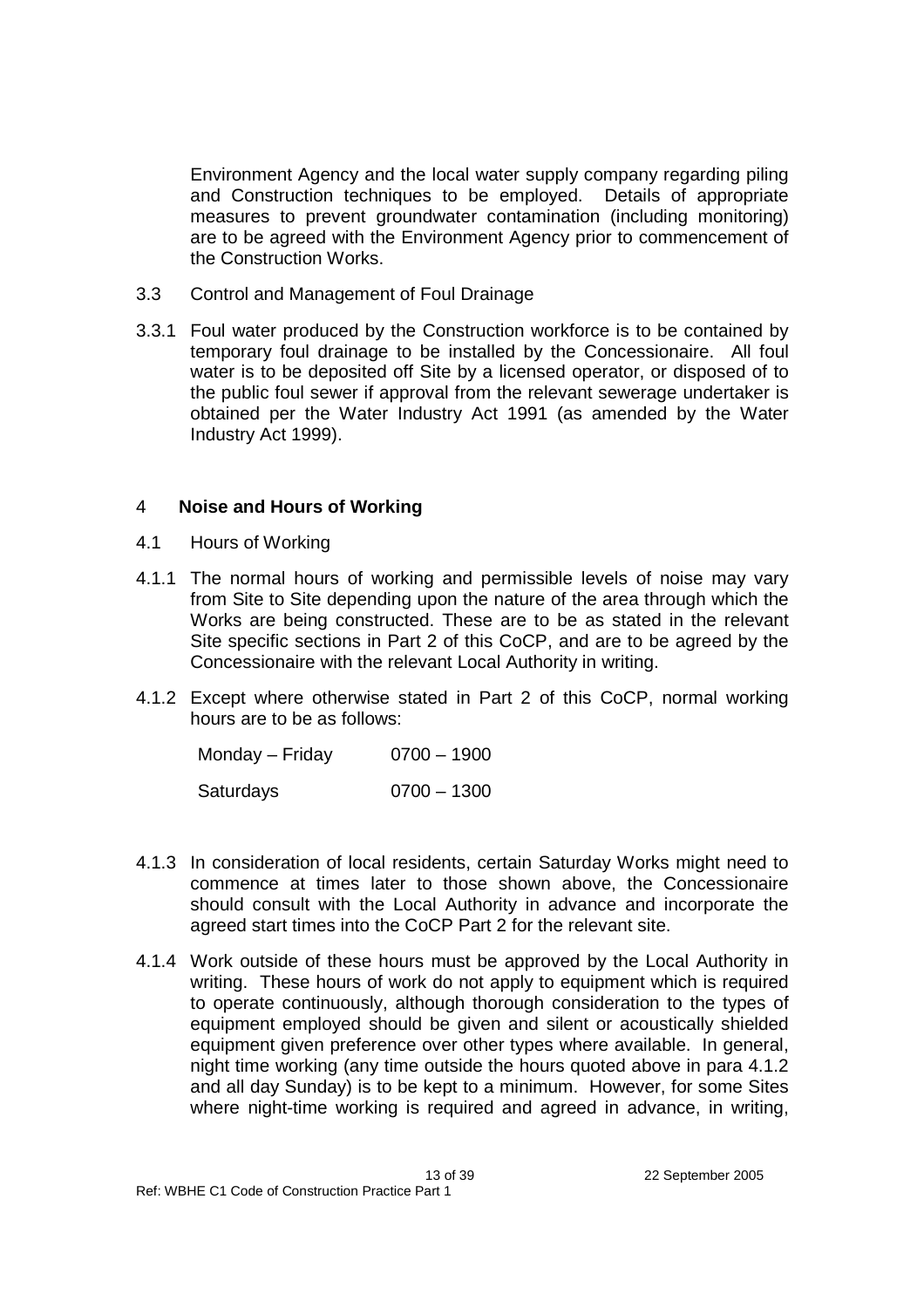with the Local Authority, it is to be subject to specified noise limitations as stated in section 4.2 below.

- 4.1.5 Additional or alternative working hours needed for emergency reasons are to be advised to the Local Authority at the earliest practicable opportunity.
- 4.2 Noise Mitigation on Site
- 4.2.1 The Concessionaire is to have a general duty to take all practicable measures to minimise disturbance from noise. The noise limits specified in this section or which may be agreed with the Local Authority must not be regarded as a licence to make noise up to the allowable limit.
- 4.2.2 The Concessionaire is to liaise with and consult each Local Authority with regard to permissible levels of noise. The Concessionaire is to apply in good time under the Control of Pollution Act 1974 for a Section 61 Consent and take such other steps as may be necessary to enable the Extension Works to proceed in accordance with the Concession Agreement. The Section 61 Application should also specify the system for on Site monitoring of noise levels.
- 4.2.3 Prior to the commencement of any Construction work at any work Site, the Concessionaire will be required to demonstrate to the Local Authority and Centro that it can comply with the agreed noise limits for that work Site. This is to be done on the basis of its Contractor's intended and clearly stated methods of working, types of plant to be used and noise mitigation measures.
- 4.2.4 Where practicable, a minimum of 1 week prior to the commencement of any construction work (except in the case of emergencies which could not have reasonably been foreseen or planned for by a competent Concessionaire), occupiers of all accommodation in the vicinity shall receive notification from the Concessionaire detailing the work to be undertaken, the start and end times / dates and a telephone number which residents can use to contact the Concessionaire at any time that work is ongoing to discuss noise and any other relevant issues. Section 15 of this document generally details Public Relations and notes the need for a separate Communications Plan which is to be developed by the Concessionaire for agreement with Centro.
- 4.2.5 The Concessionaire is to allow representatives of Centro and the relevant Local Authorities to access work Sites at any time to monitor noise levels.
- 4.2.6 If the Concessionaire wishes to change its proposed method of working from that upon which it has demonstrated compliance with the agreed noise levels, then it must repeat the above process.
- 4.2.7 Subject to the specific requirements of the Local Authority, the minimum requirements set out below must be met.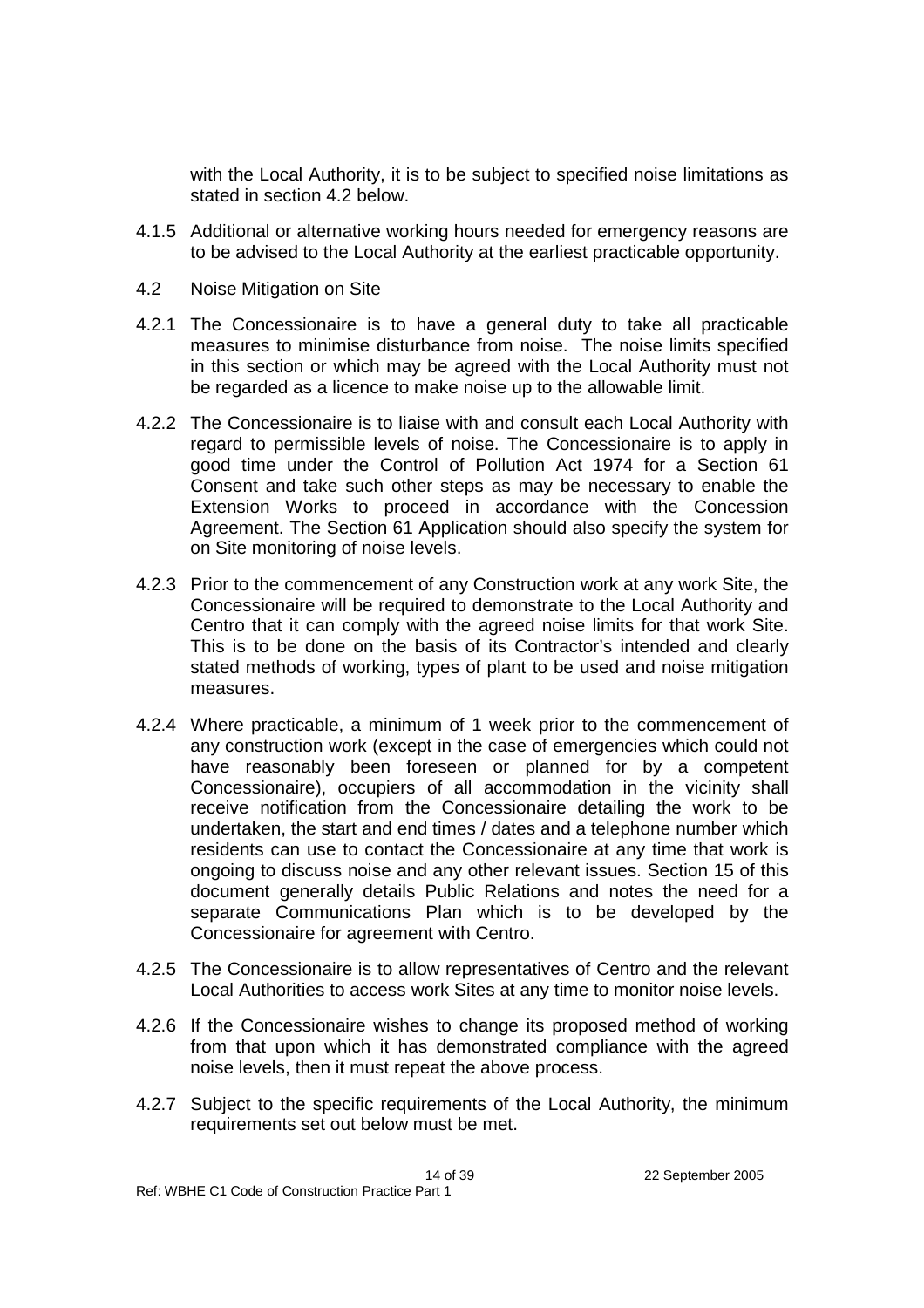- 4.2.8 In the event that higher noise levels are necessary for certain specific activities and after the Concessionaire has obtained a Section 61 Consent in respect of such higher levels, Centro will agree to the higher noise levels authorised.
- 4.3 Noise limits
- 4.3.1 Maximum noise levels measured 1 metre from any occupied part of a dwelling or other building used for residential purposes, generated by Construction plant and equipment, including the movement of vehicles to and from the Site are not to exceed the following limits, except by prior agreement with the Local Authority

| Day                            | Time          | Averaging  | Limit          |
|--------------------------------|---------------|------------|----------------|
|                                |               | Period (T) | $L_{Aeq,T}$ dB |
|                                | $0700 - 0800$ | 1 hour     | 70             |
| Monday $-$                     | $0800 - 1800$ | 10 hours   | 75             |
| Friday                         | $1800 - 1900$ | 1 hour     | 70             |
|                                | $1900 - 2200$ | 1 hour     | 65             |
|                                | $0700 - 0800$ | 1 hour     | 70             |
|                                | $0800 - 1300$ | 5 hours    | 75             |
| Saturday                       | $1300 - 1400$ | 1 hour     | 70             |
|                                | $1400 - 2200$ | 1 hour     | 65             |
| Sundays and<br>Public holidays | $0700 - 2200$ | 1 hour     | 65             |
| Any day                        | $2200 - 0700$ | 1 hour     | 55             |

4.3.2 The maximum noise levels measured 1 metre from any part of any school, college or other teaching facility resulting from any operation by the Concessionaire on the Site and concerned in any way with the Construction of the Works are not to exceed the following limits during the periods when the teaching facility is in use:

| At any time      | $L_{Aeq}$ dB(A) 65 (1 hr)          |
|------------------|------------------------------------|
| Peak Noise Level | $L_{\text{Amax}}$ dB(A) 70 (1 min) |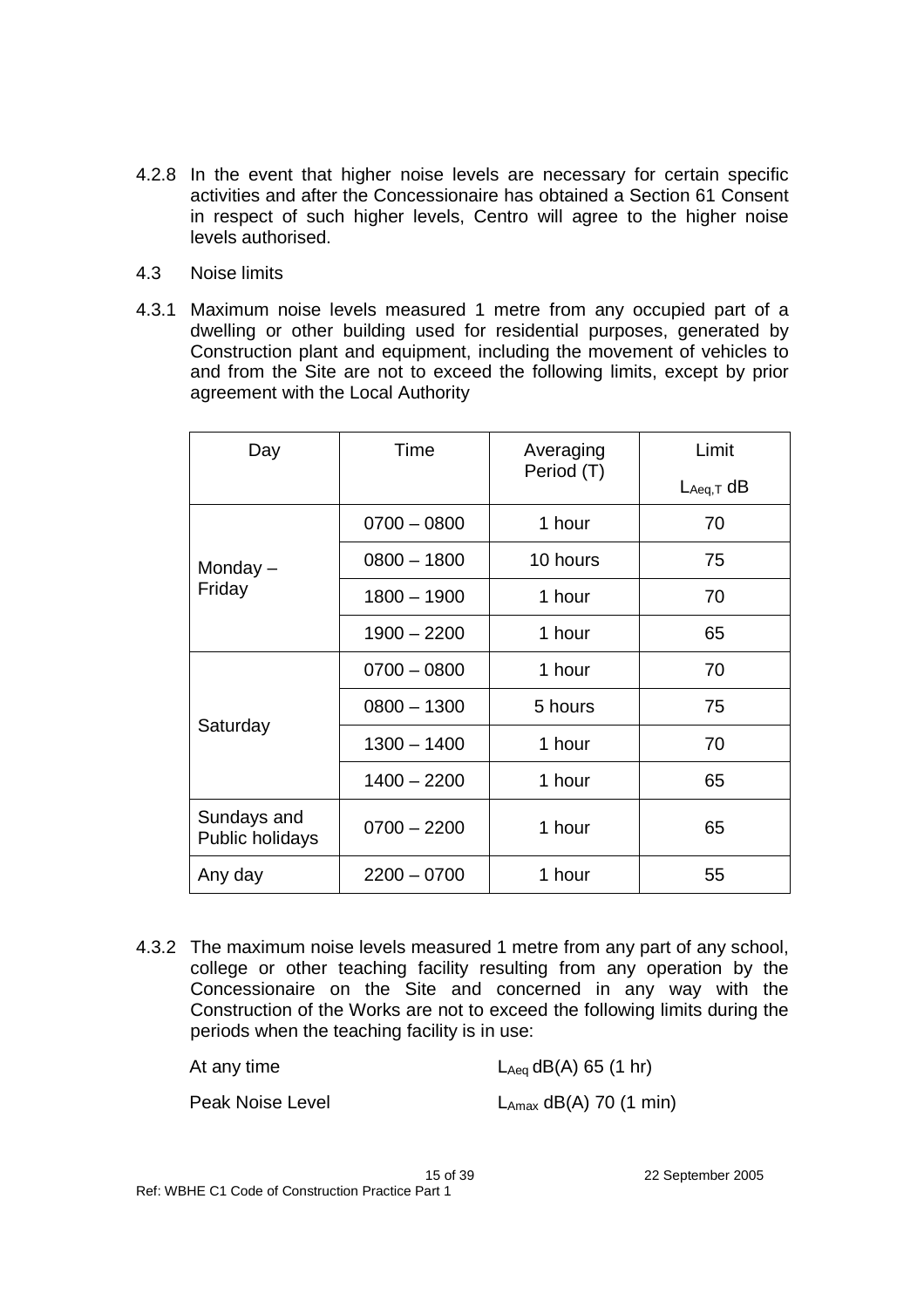- 4.3.3 The maximum noise level measured 1 metre from any part of any office building or other noise sensitive building during the periods when the building is in use is to be as defined in the table under Clause 4.3.1 above.
- 4.3.4 Noise limits and noise control requirement will not apply for emergency Works.
- 4.4 Noise mitigation at receptor properties
- 4.4.1 In extreme circumstances and where the Concessionaire's predictions, or actual sound level measurements, indicate that for occupied dwellings the noise limits set out in Section 4.3 will be exceeded for more than 10 out of any 15 consecutive working days, even after the Concessionaire has exhausted all Best Practicable Means (BPM), the Concessionaire will install appropriate mitigation measures. (Best Practicable Means are defined in Section 72 of the Control of Pollution Act 1974 as those measures which are "reasonably practicable having regard among other things to local conditions and circumstances, to the current state of technical knowledge and to financial implications").
- 4.4.2 Where these measures comprise noise insulation, this is to be in accordance with the specification contained in Schedule 1 of the Noise Insulation (Railways and Other Guided Transport Systems) Regulations 1996 (as amended 1998).
- 4.5 Noise Control
- 4.5.1 Without prejudice to Clauses 4.1 to 4.4 above, the Concessionaire is to comply with the recommendations set out in BS 5228 "Noise Control on Construction and Open Sites".

## **5 Vibration**

- 5.1 Vibration general
- 5.1.1 The Concessionaire is to have a general duty to minimise the disturbance caused by vibration from Construction activities. The Concessionaire is to ensure that measures are taken to:
	- a) protect residents and users of buildings close by from disturbance or harm; and
	- b) protect buildings from physical damage.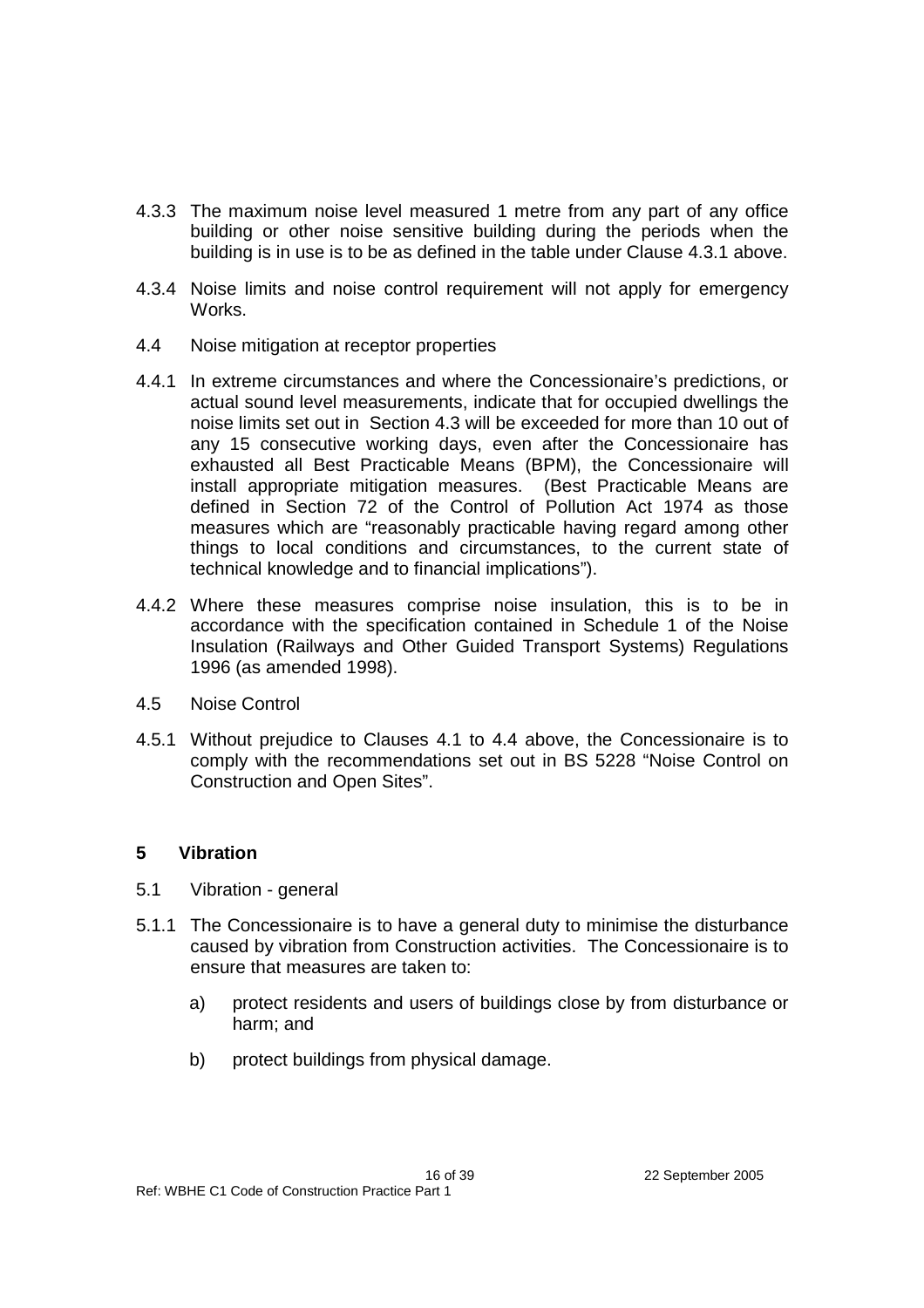- 5.1.2 The Concessionaire is to consult and liaise with the Local Authority and is to in good time submit a Section 61 Application in order to establish the maximum permissible levels of vibration. The Section 61 agreement is to also specify the system for on Site monitoring of vibration levels where necessary. Information on the vibration level policies of the Local Authorities, where they exist, should be included for in the relevant Site Specific sections in Part 2 of the CoCP.
- 5.1.3 Subject to the specific requirements of the Local Authority, the following minimum requirements must be met.
- 5.1.4 To protect residents and users of buildings from disturbance and harm the Concessionaire is not to, as far as practicable, exceed Vibration Dose Values as specified in BS6472:1992 "Guide to evaluation of human exposure to vibration in buildings (1 Hz to 80 Hz)" which would result in a "low probability of adverse comment".
- 5.1.5 To protect buildings from physical damage, peak particle velocity levels are not to exceed 5mm/sec except for particularly sensitive buildings where the level is not to exceed 3mm/sec.

## **6 Dust and Air Pollution**

- 6.1 Dust
- 6.1.1 The Concessionaire is to take all reasonable measures to keep dust to within acceptable levels during both Construction and demolition Works. Such measures are to include, but not be limited to:
	- a) the provision of easily-cleaned hard standing for vehicles;
	- b) the enclosure of loose material stockpiles at all times and damping down of dusty materials using water sprays during dry and windy weather;
	- c) hard surfacing of heavily-used areas is to be kept clean by wet brushing and regular water spraying;
	- d) control of cutting or grinding of material on Site by water suppression to cutting and grinding machines, to minimise or mitigate dust;
	- e) complete sheeting of sides and tops of all vehicles carrying spoil and other dusty material;
	- f) watering of unpaved surfaces and roads, and
	- g) limitation of vehicle speeds on unpaved surfaces to 20kph.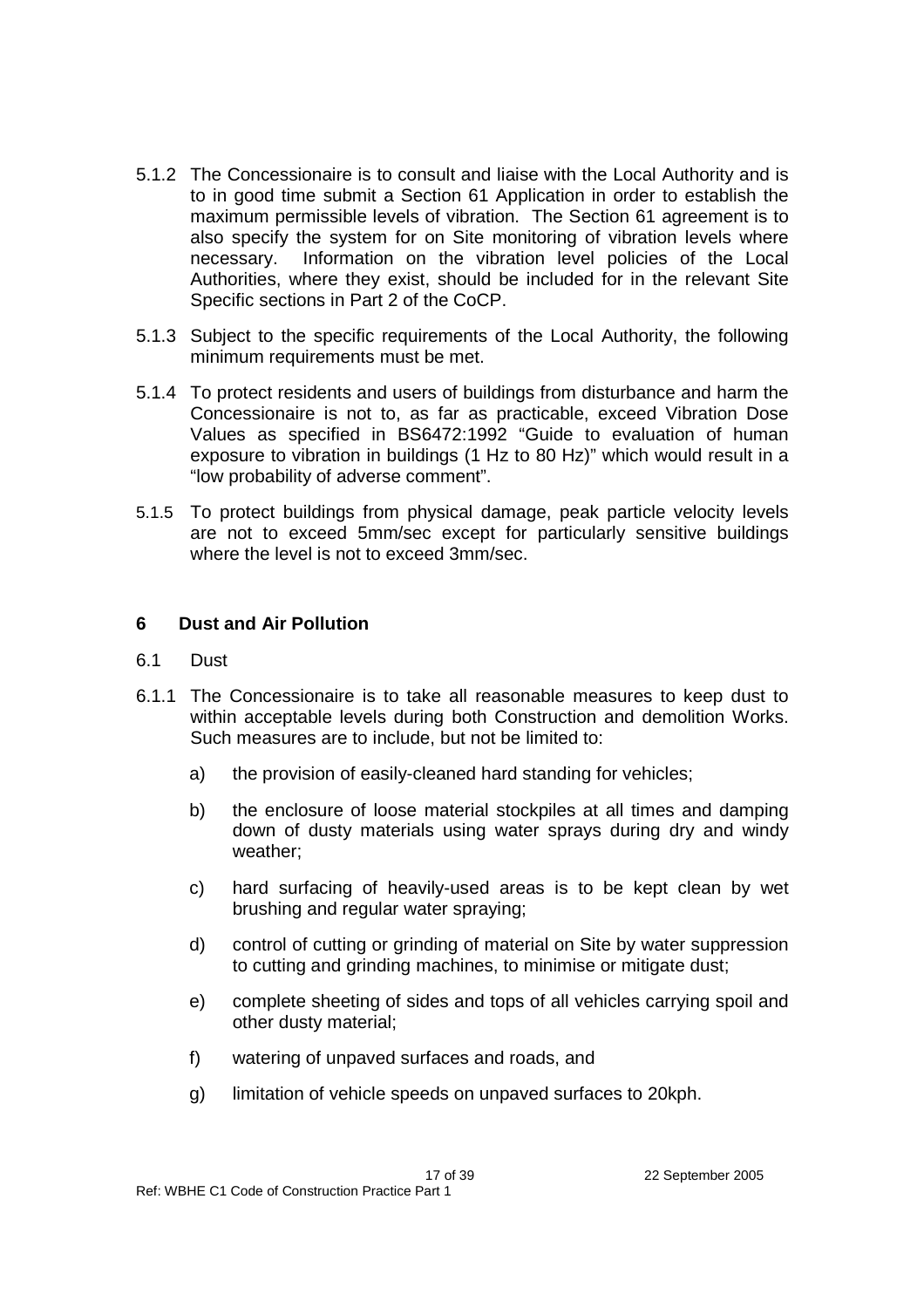- h) Storage of cement and other dust generating materials in silos with appropriate filters and overfill alarms or storage bags.
- i) When the contents of vehicles carrying materials which may be dusty are tipped on site, the materials shall be subject to water spray during the tipping process, where deemed necessary and agreed by the Concessionaire and Local Authority.
- 6.1.2 For each of the working Sites, the Concessionaire is to submit to the Local Authority the proposed method, the frequency and location of monitoring. Baseline levels of dust will also be agreed prior to commencement of Construction. The Concessionaire is to also agree, in writing, action levels for dust pollution with the Local Authority. The Concessionaire is to monitor the level of dust pollution using an objective method of measurement. In the event that the action levels are exceeded, the Concessionaire is to implement such further reasonable measures as are necessary to bring the levels of dust below the levels agreed with the Local Authority.
- 6.2 Air Pollution
- 6.2.1 The Concessionaire is to comply with the provisions of the Environmental Protection Act 1990, Environment Act 1995, the Clean Air Act 1993, the Pollution Prevention Control Act 1999, the Pollution Prevention Control (England and Wales) Regulations 2000, and the Health and Safety at Work Act 1974.
- 6.2.2 The Concessionaire is to comply with the Control of Substances Hazardous to Health Regulations 2002 and comply with Health and Safety Executive Guidance Note EH 40 (2003) on Occupational Exposure Limits.
- 6.2.3 The Concessionaire is to also comply with the Control of Lead at Work Regulations 2002.
- 6.2.4 The Concessionaire is to take precautions to limit smoke emissions or fumes from Site plant or stored fuel. Plant is to be well maintained and measures are to be taken to ensure that it is not left running for long periods when not directly in use.
- 6.2.5 No materials, of any kind, will be burned on site. Also see Section 11.

## **7 Disposal of Waste and Contaminated Materials**

#### 7.1 Waste

7.1.1 The Concessionaire should note that the Local Authorities encourage sustainability and recycling of materials wherever possible, suitable and practicable. Discussion with the relevant Local Authority should be carried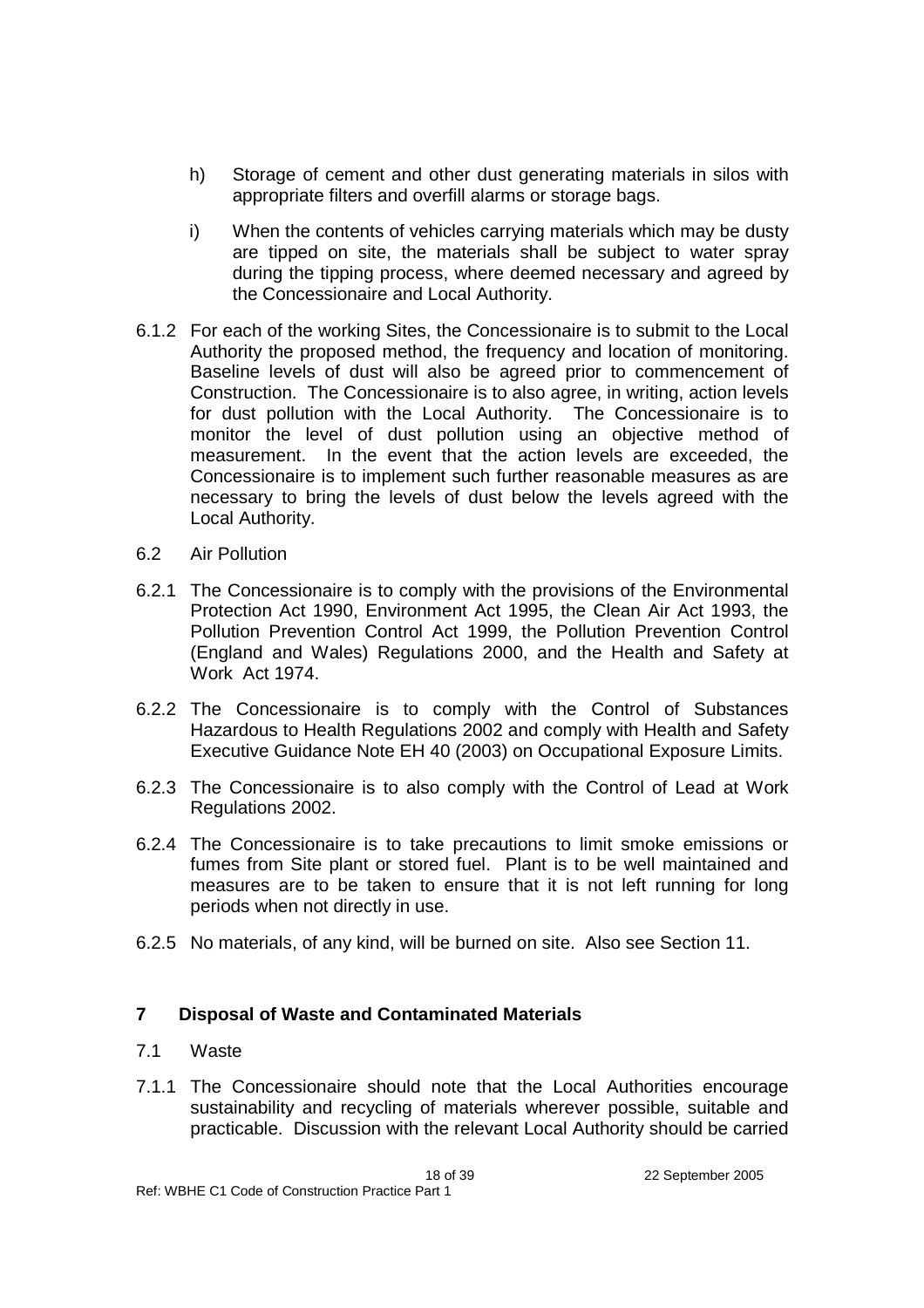out as early as possible in the process with regard to recycling and identification and treatment of potentially contaminated materials.

- 7.1.2 The Concessionaire is to take precautions and develop a management plan which is to:
	- a) define responsibility for waste management to a named individual;
	- b) provide clear information on Site waste management, including disposal routes and licensing requirements;
	- c) identify, quantify and categorise the various types of waste likely to arise from the Construction of the scheme;
	- d) identify waste minimisation measures;
	- e) identify which materials are to be segregated on Site for re-use or recycling; and
	- f) describe facilities for the collection of data.
- 7.1.3 The plan is also to be developed in accordance with the principles of the Reduce – Re-use – Recover (ie recycling, composting, energy production) – Disposal waste hierarchy outlined in the UK Waste Strategy, 2000. Where necessary, the plan is to outline what is required to fulfil the waste minimisation procedure, including for example, the provision of skips, designated for the collection of different materials
- 7.1.4 The plan is to include an audit programme to be undertaken by the Concessionaire to demonstrate compliance with the statutory requirements.
- 7.1.5 Waste arising from the Works which is classed as acceptable fill is wherever practicable to be used in Construction Works.
- 7.1.6 The disposal of waste, including any surplus spoil, is to be managed so far as is reasonably practicable to contribute towards the environmental and development benefits arising from the use of surplus material and reduce any adverse environmental effects of disposal.
- 7.1.7 The Concessionaire is to comply with approved guidance and procedure on the identification, handling, storage, recovery and dispersal of waste. The Concessionaire is also to comply with the measures set out in Section 3 of this CoCP concerning discharges to controlled waters and waste water.
- 7.1.8 The Concessionaire shall make provision for a suitable environmental specialist to identify any Harzardous Waste as defined in the Hazardous Waste (England and Wales) Regulations 1996 so that it can be suitably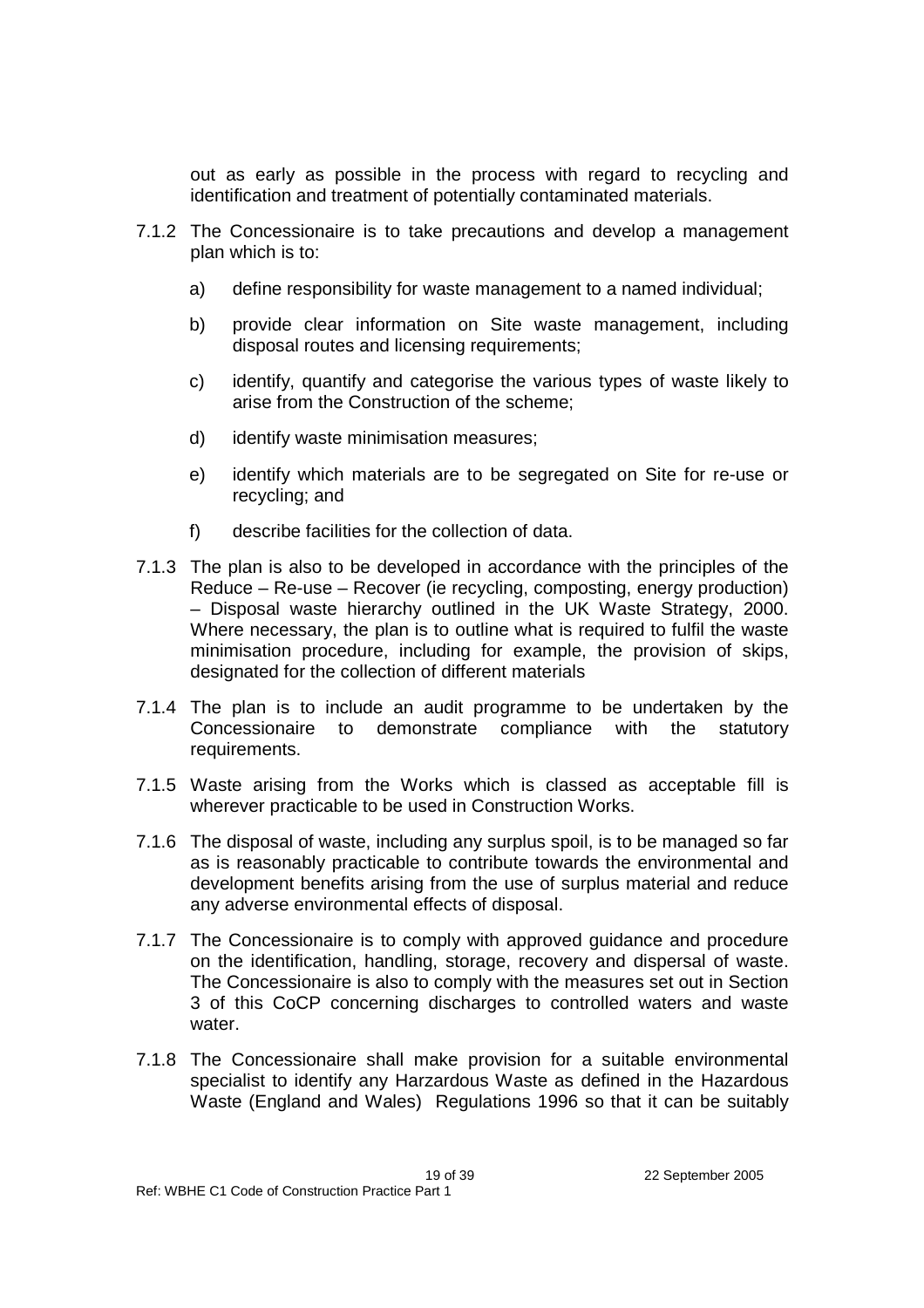managed, treated and disposed of during the Works. Hazardous Waste is defined in Part 2 of the above referenced Regulations.

- 7.2 Contaminated Land and Materials
- 7.2.1 The Concessionaire is encouraged to utilise the risk based approach for identifying and remediating contaminated land put forward by the Environment Agency in their document "Contaminated Land Report 11 - Model Procedures for the Management of Contaminated Land", internet download available free of charge from www.environment-agency.gov.uk, published by Environment Agency, Rio House, Waterside Drive, Aztec West, Almondsbury, Bristol, BS32 4UD. Additional reference information is given in Appendix C.
- 7.2.2 Before the development commences a desktop study and Site investigation is to be carried out with respect to land affected by the Works (including land within the Limits of Deviation that has already been remediated) in order to identify all potential contaminants, pathways and receptors and other relevant characteristics of the site and its setting.
- 7.2.3 It should be noted that Centro have obtained significant ground investigation information in developing the scheme, reports and location drawings of which can be found in the general tender documentation. This information should be reviewed as necessary and used as the starting point for any further site investigation deemed necessary.
- 7.2.4 A contaminated land assessment report and management plan is to be prepared by a reputable consultant. This is to identify any necessary measures to render the land fit for the intended purpose and long term measures that are necessary with respect to contamination remaining on the Site. These measures are to be implemented by the Concessionaire.
- 7.2.5 The contaminated land assessment report and management plan is to be developed in consultation with and submitted to the Local Authority .
- 7.2.6 Any contaminated material encountered is to be dealt with in compliance with best practice, statutory guidance and Local Authority requirements and, if necessary, disposed of at Sites possessing a valid waste management licence.
- 7.2.7 The Concessionaire is to identify those areas within the Site where contaminated land may be encountered and is to be required to;
	- a) carry out appropriate Site investigation to the satisfaction of the Local Authority to determine the extent and type of contamination;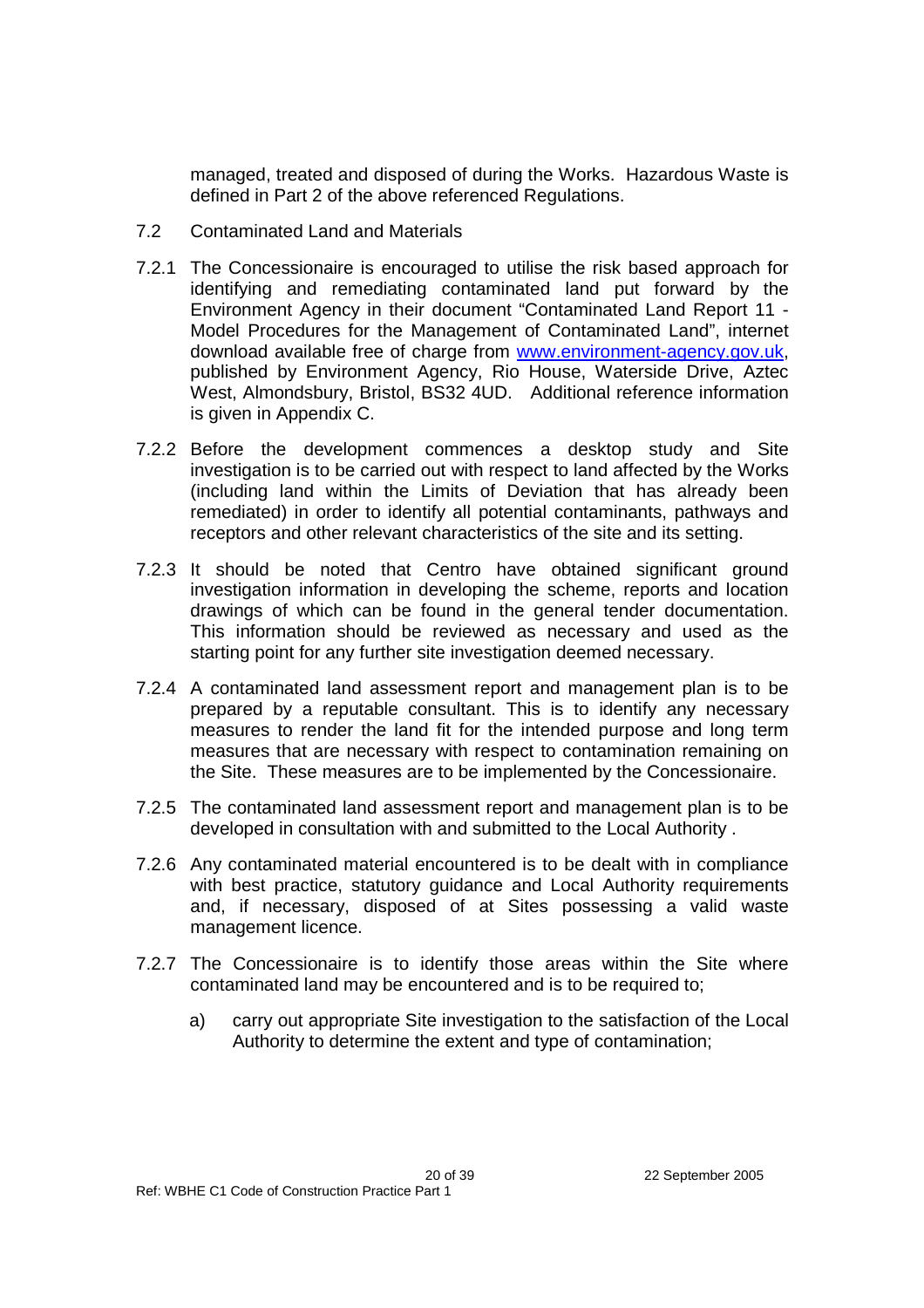- b) carry out risk assessment evaluations to consider potential sources, pathways and receptors;
- c) liaise with the Local Authority and the Environment Agency with a view to addressing their reasonable requirements and agreeing control or protection measures for dealing with contaminants identified by the risk assessment evaluation;
- d) develop transport and other management procedures to be followed in the event that contaminated or hazardous materials are discovered on Site;
- e) obtain any necessary license for the storage, treatment and disposal of waste (including dewatering discharge);
- f) use registered waste carriers or seek registration as a waste carrier for the handling of all wastes, including contaminated materials; and
- g) ensure that removal and disposal of contaminated materials complies with a strict consignment note system and that delivery is to appropriate licensed disposal facilities.
- 7.2.8 Appropriate precautions must be taken if materials containing asbestos are encountered. The Concessionaire is to comply with the Control of Asbestos at Work Regulations 2002, the Asbestos (Licensing) Regulations 1983 (as amended) and is to observe the exposure limits and measurement for asbestos which are set out in HSE Guidance Note EH 10 2001. The Concessionaire is to comply with all current HSE approved guidance and codes of practice relevant to the Works being undertaken.
- 7.2.9 If materials containing lead are encountered, the Concessionaire is to comply with The Control of Lead at Work Regulations 2002.
- 7.2.10 In undertaking work on contaminated Sites useful information concerning the safe operation and redevelopment of contaminated Sites may be found in HSG 66 HSE Protection of Workers and the General Public during the Development of Contaminated Land 1991.
- 7.2.11 In the case where identified contaminated material has to go off site to a licensed tip, and where its source, pathway and receptor can be accurately identified, the Concessionaire should consider the merits of applying for HM Customs and Excise Landfill Tax Exemption.

## **8 Urban Ecology**

8.1 Wildlife Areas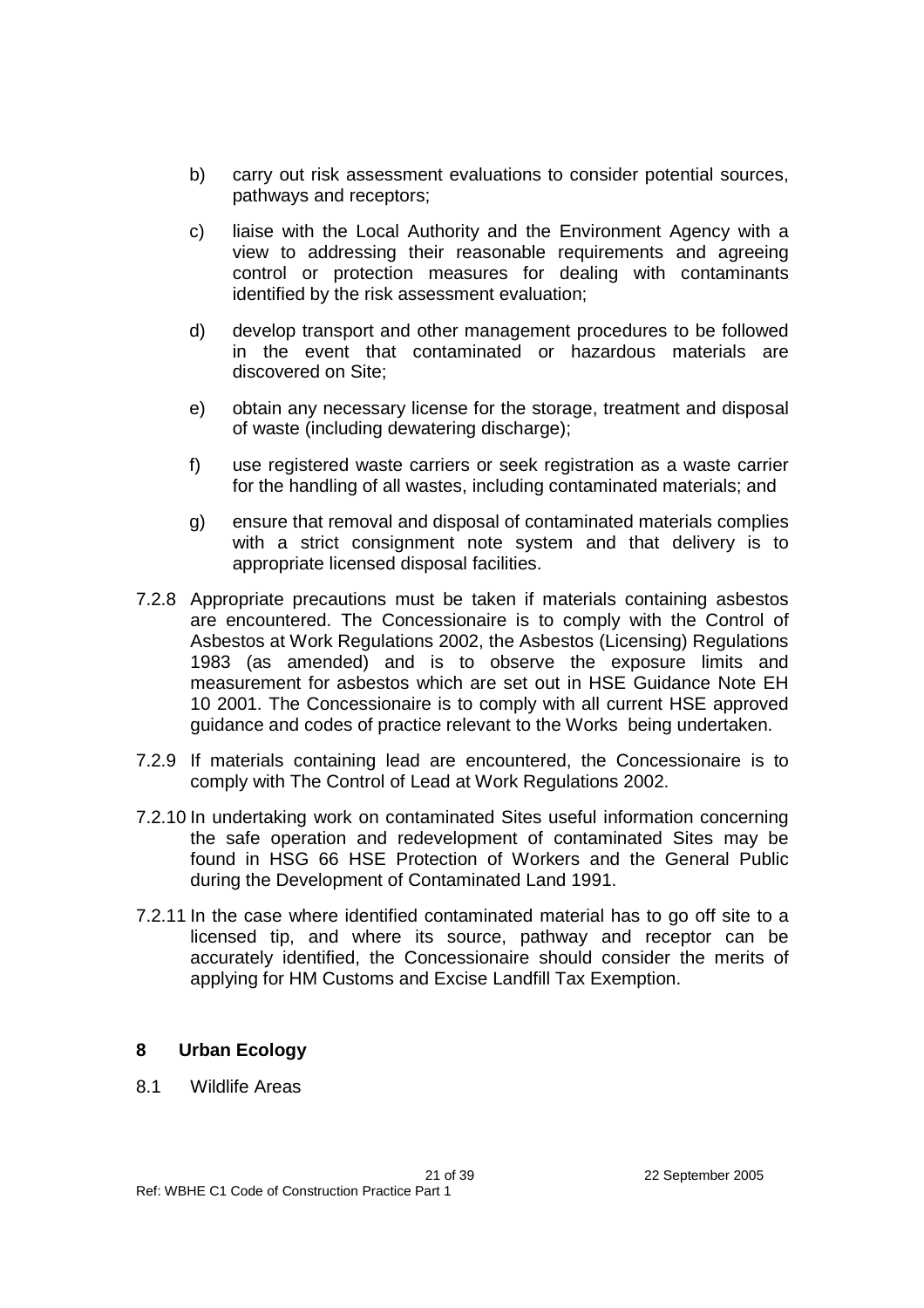- 8.1.1 The Concessionaire is to comply with the provisions of the Wildlife and Countryside Act 1981 (as amended), Conservation (Natural Habitats etc) Regulations 1994 as amended by the Conservation (Natural Habitats etc) (Amendment) (England) Regulations 2004 and Countryside and Rights of Way Act 2000 and any other relevant nature conservation legislation.
- 8.1.2 Dust and air pollution must be controlled as set out in section 6 above, to protect adjoining wildlife.
- 8.1.3 Suitable precautions are to be taken to prevent entry of pollutants into any bodies of water, especially to the canal or river systems as set out in section 3.
- 8.2 Trees
- 8.2.1 Loss of trees is to be avoided where reasonably possible. Works on or adjacent to trees are to comply with BS3998:1989 "Recommendations for tree work" and BS 5837:1991 "Guide for trees in relation to Construction".
- 8.2.2 Adverse effects on all trees within the working corridor, whether statutorily protected or not are to be minimised by the adoption of suitable mitigation, including, but not limited to:
	- a) selective removal of branches in accordance with the relevant British Standard;
	- b) use of matting around the root to prevent excess soil compaction;
	- c) use of suitable protection around the trunk to prevent any damage;
	- d) hand excavation in the vicinity of roots of trees to be retained to avoid unnecessary damage to roots;
	- e) Construction activity around the tree is to be controlled to minimise compaction of the ground beneath the entire canopy of the tree. No heavy materials, Site cabins or plant are to be stored or Construction traffic movements made under the canopy of the tree.
- 8.2.3 Trees are defined, for the purpose of this CoCP as trees of over 20cm girth at a height of 1.5 metres above ground level.
- 8.2.4 Any tree damaged or cut down without approval or which dies as a consequence of the Construction is to be replaced by a suitably sized transplant of a species and in a location to the written approval of the Local Authority.
- 8.2.5 The following BS standards are relevant to the protection of trees:

BS 3936 - 1:1992: Nursery stock. Specification for trees and shrubs

BS 3998:1989 – Recommendations for tree work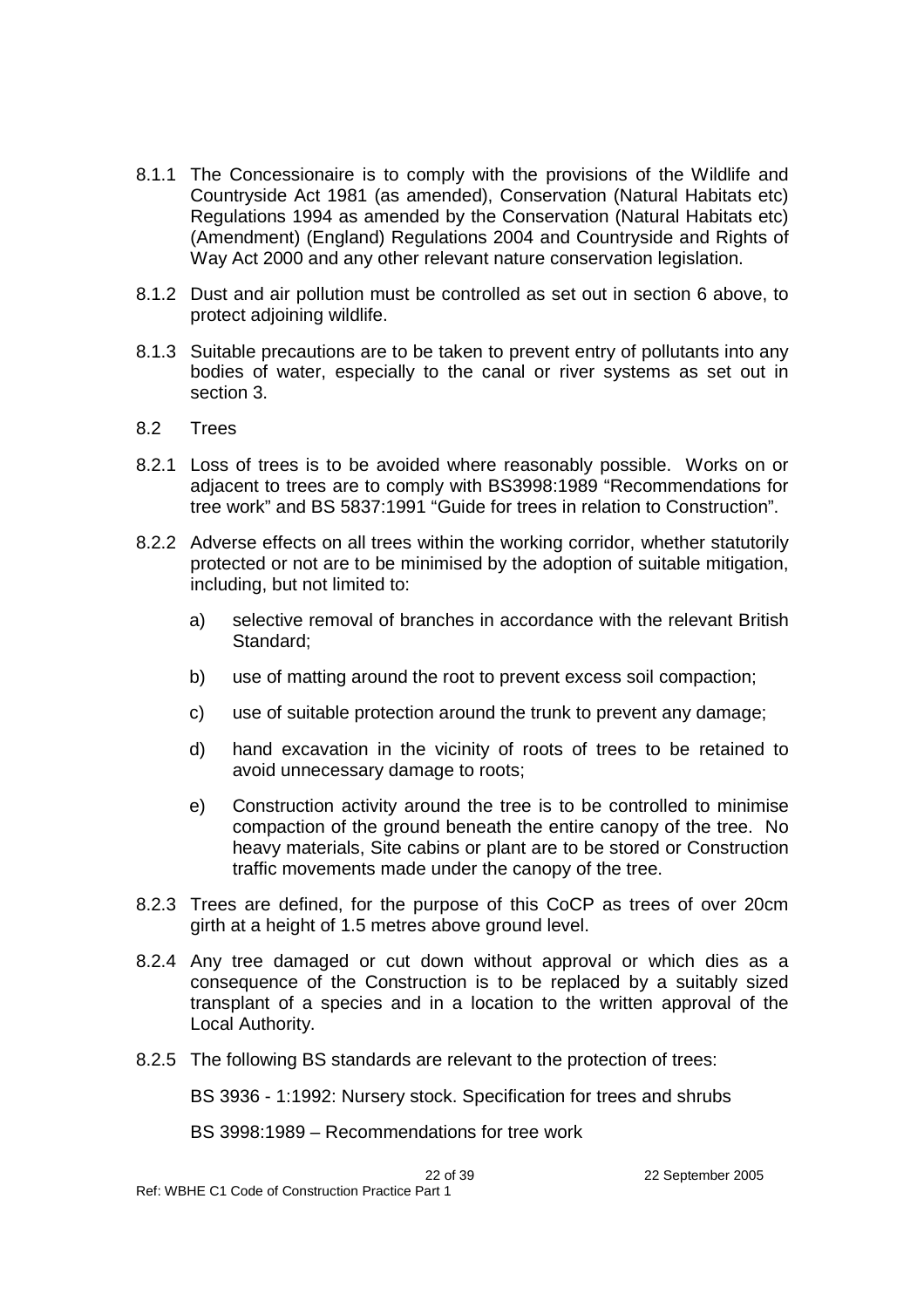BS 4043:1989 - Recommendations for transplanting root-balled trees

BS 4428:1989 - Code of practice for general landscape operations (excluding hard surfaces)

BS 5837:1991 – Guide for trees in relation to Construction

## **9 Archaeology**

- 9.1 Archaeological Features
- 9.1.1 Any features of archaeological importance are to be dealt with by a written scheme of investigation prepared and submitted by the Concessionaire for the reasonable approval of the relevant Local Authority as part of the Planning Direction.
- 9.1.2 Areas where a watching brief will be required are to be identified in the written scheme of investigation and appropriate measures identified should significant archaeological remains be found.
- 9.1.3 Any archaeological works carried out are to be performed by a suitably qualified body/person.
- 9.2 Listed Buildings
- 9.2.1 The Concessionaire is to comply with any listed building consent granted in parallel with the approval of the Order and the requirements of the relevant legislation in respect of listed buildings and in particular, the Planning (Listed Buildings and Conservation Area) Act 1990.

## **10 Site Boundaries/Hoardings**

- 10.1 Fencing and Hoardings
- 10.1.1 The Concessionaire is to agree in writing with the Local Authority in advance a scheme of temporary boundary treatment during Site clearance, demolition and Construction.
- 10.1.2 The acceptable forms of Site boundary may include;
	- a) post and chain link/weldmesh for minimum security;
	- b) a 2.4m minimum height plywood fenced timber framed, painted boundary hoarding, of a surface density of not less than 6Kg/m2 for normal security and noise limitation;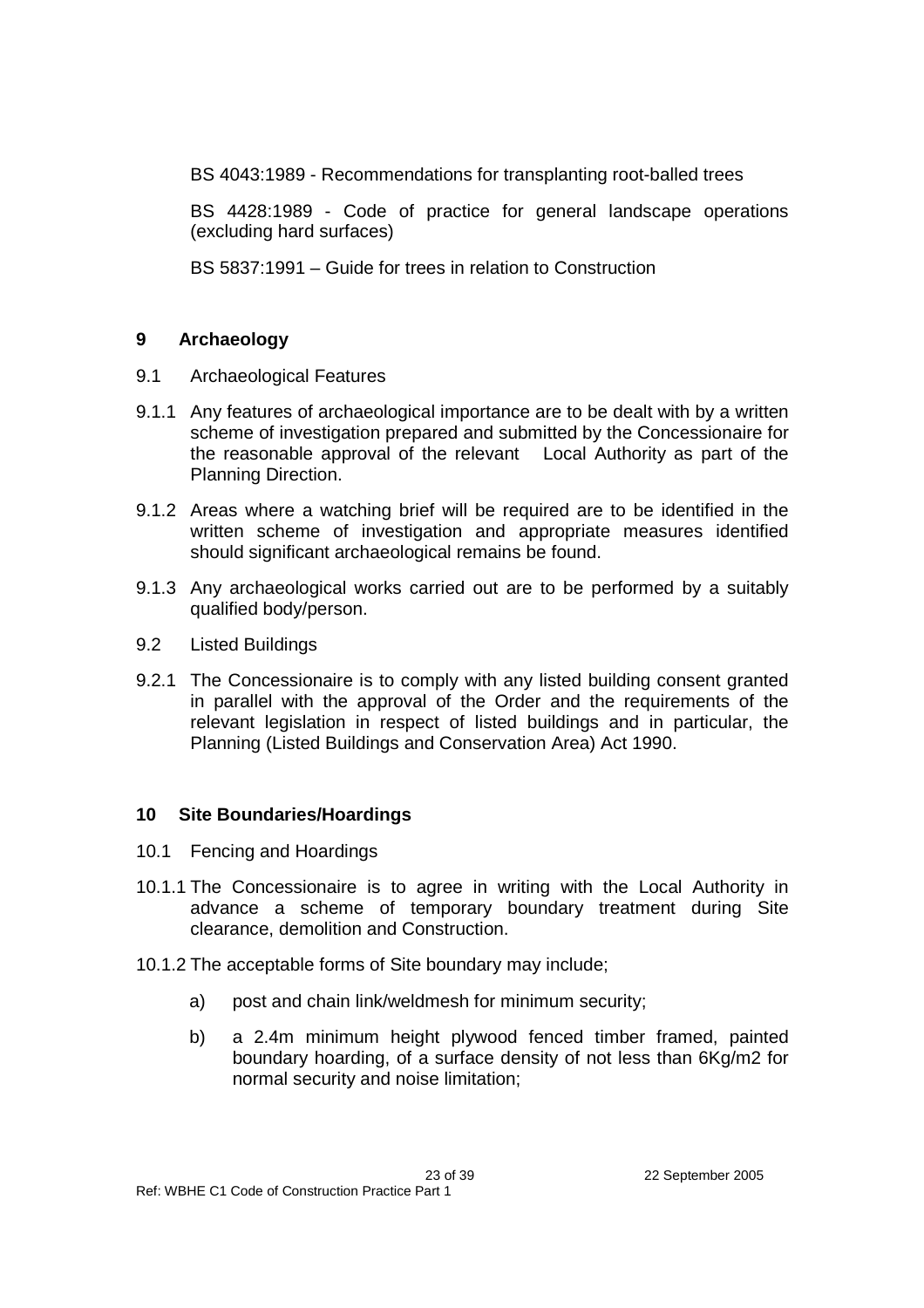- c) other designs where a particular appearance or acoustic rating is needed.
- 10.1.3 Construction fencings or hoardings that cause poorly lit walkways are to be fitted with bulkhead lights wherever reasonably practicable.
- 10.1.4 Gates in the fencing or hoarding are, as far as is practicable, to be positioned and constructed to minimise the noise transmitted to nearby noise sensitive buildings from the Site direct or from plant entering or leaving the Site.
- 10.1.5 There is to be provided at each enclosed work Site an information board detailing information on the Site programme and estimated duration of the Works, together with telephone contacts (including an emergency telephone number) for use by members of the public who wish to lodge complaints or comments.
- 10.2 Security
- 10.2.1 Adequate security is to be exercised by the Concessionaire to prevent unauthorised access to Site areas off the highway and gates are to be closed and locked when not in use.
- 10.2.2 Security cameras, where used, are not to be directly pointed at non-Construction areas, unless reasonably required to do so for security purposes. In any case the provisions of the Data Protection Act should be complied with.
- 10.3 Access for Fire Appliances
- 10.3.1 West Midlands Fire Brigade is to be consulted on the layout and provision of Site access and their reasonable requirements are to be incorporated into Site access arrangements.

## **11 Site Activities**

- 11.1 Good Housekeeping
- 11.1.1 The Concessionaire is to follow a "good housekeeping" policy at all times. This is to include, but not necessarily be limited to, the following requirements:
	- a) open fires are to be prohibited at all times;
	- b) rubbish is to be removed at frequent intervals and the Site kept clean and tidy;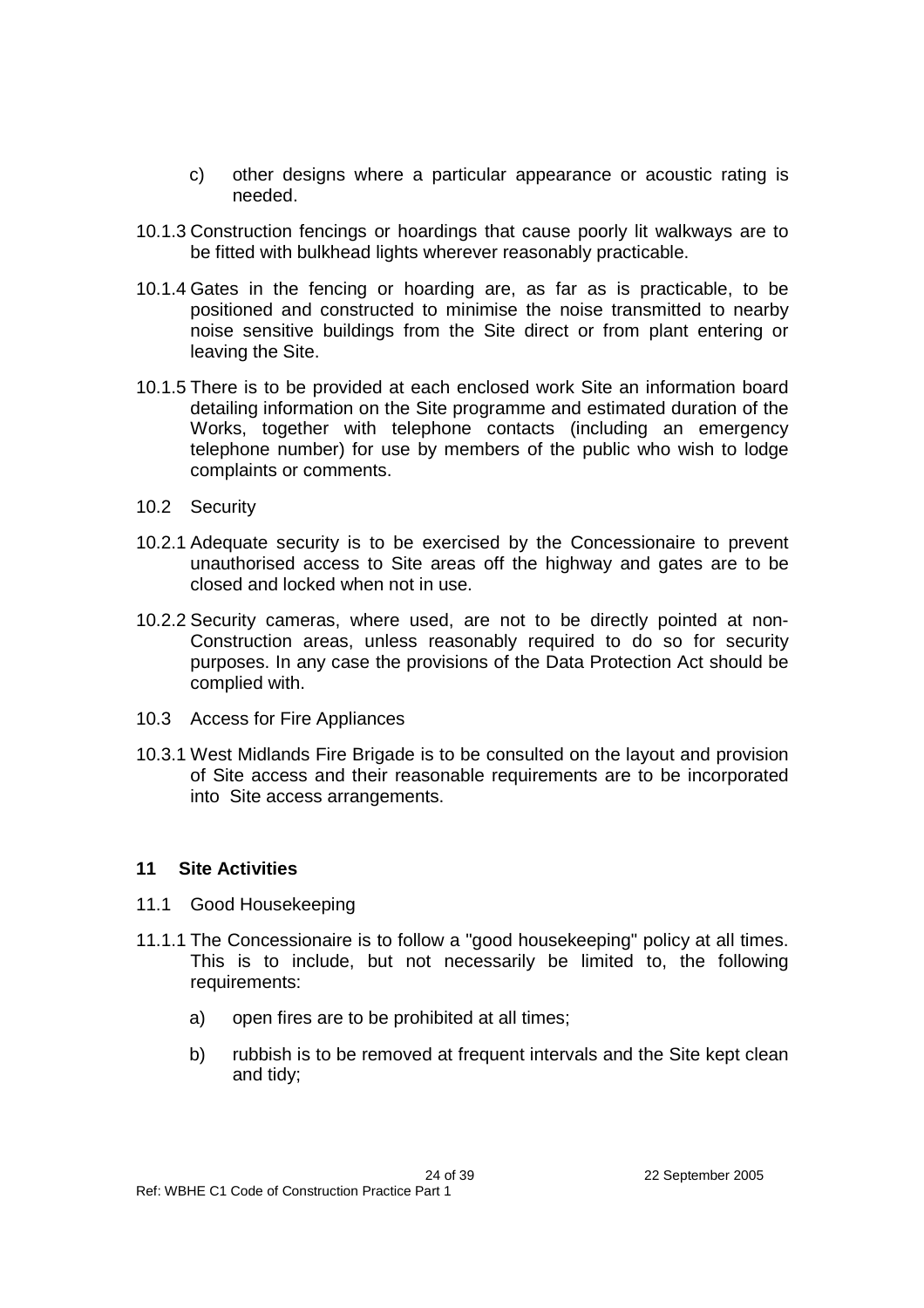- c) hoardings are to be frequently inspected, repaired and re-painted as necessary;
- d) adequate toilet facilities are to be provided for all Site staff and kept clean;
- e) the wheel washing facilities are to be brushed clean frequently.
- 11.1.2 All lorries entering and exiting the Site are to do so in a forward direction wherever possible. Where reversing is essential, it is to be carried out under the supervision of a banksman. Entry/exit conditions are to be subject to prior discussion with the Local Authority. All loading and unloading of vehicles is to take place off the public highway wherever practicable.
- 11.2 Site Clearance
- 11.2.1 The Concessionaire is to clear up all working areas both within the Site and accesses as work proceeds and when no longer required for the carrying out the Works.
- 11.2.2 All surplus soil and materials, temporary roads, hard standing, plant, sheds, offices and temporary hoarding/fencing are to be removed, post holes filled and the surface of the ground restored as near as practicable to its original condition.
- 11.3 Pest Control
- 11.3.1 The Concessionaire is to ensure that risk of infestation by pests or vermin is minimised by adequate arrangements for the disposal of food waste or other waste material attractive to pests. If infestation occurs action is to be taken as required by the Local Authority Environmental Health Officer.
- 11.4 Use of Existing Structures
- 11.4.1 The Concessionaire is not to locate stockpiles for materials, stores, plant or temporary Works upon or adjacent to existing structures such as bridges, viaducts, towpaths, walls and embankments in such a way as to damage these structures.

## **12 Safety**

- 12.1 Emergency Contacts and Procedures
- 12.1.1 The Concessionaire is to prepare and maintain an Emergency Contacts Set of Procedures for each work Site which is to be displayed prominently at each Site.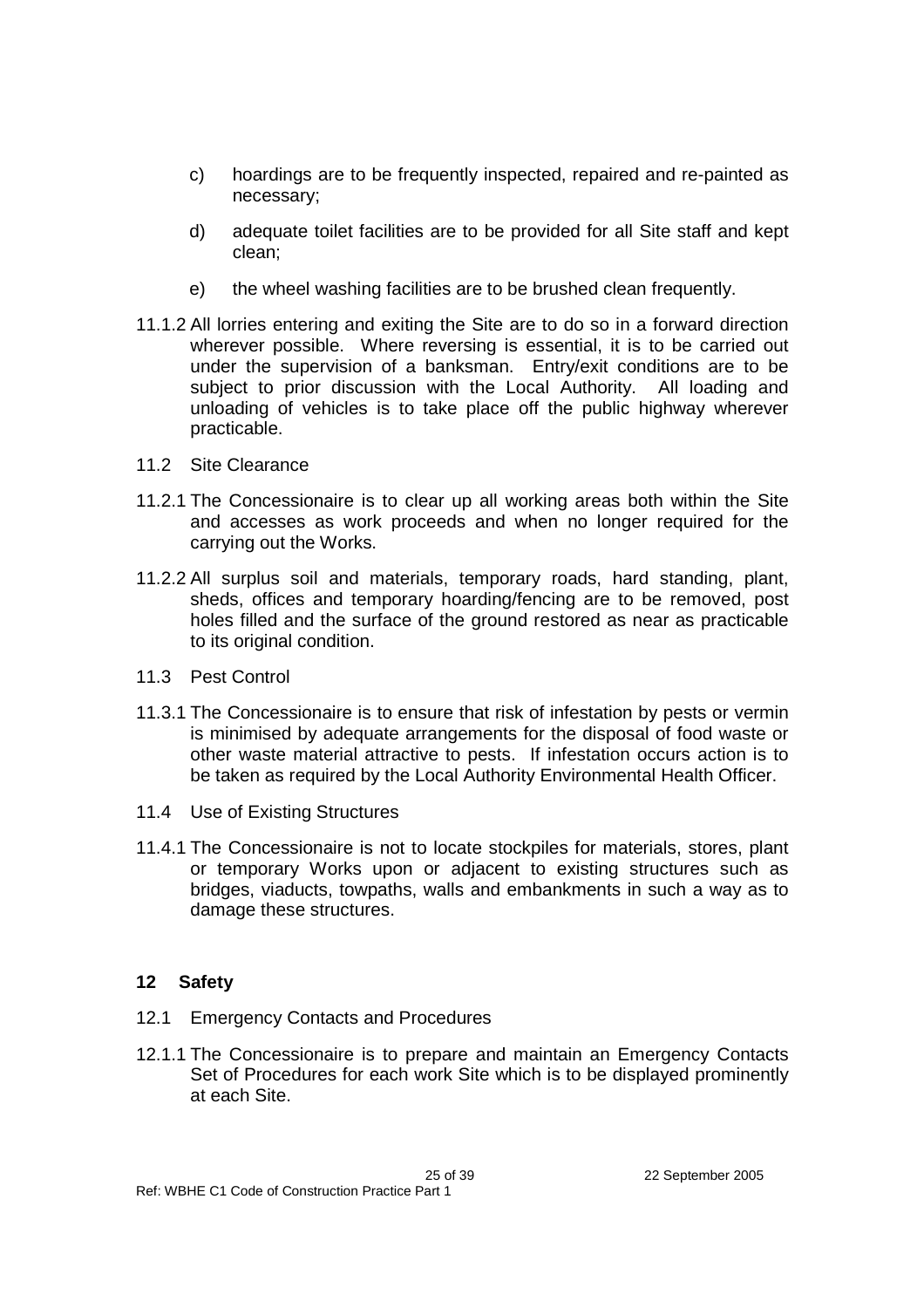- 12.1.2 Copies of the procedures are to be issued to the Local Authorities, Fire, Police and Ambulance Services and any other statutory body if appropriate. The procedures should detail all emergency contact telephone phone numbers for the Local Authorities, Fire, Police and Ambulance Services and other statutory bodies identified.
- 12.2 Health and Safety at Work Act 1974
- 12.2.1 All Sites and activities are to comply with the Act and associated regulations including the Construction (Health, Safety and Welfare) Regulations 1996 and the Construction (Design and Management) Regulations 1994 (as amended).
- 12.3 Crane Arcs
- 12.3.1 Cranes arcs are to be confined within the Site boundaries if practicable to do so. Any arcs that might affect neighbouring properties are to only do so with the owner's permission, and with the written permission of the Local Authority if affecting any public highway. Any permission required is to be obtained prior to erection and operation of the crane. In all cases a suitably trained banksman will be required.
- 12.4 Unexploded Bombs
- 12.4.1 The attention of the Concessionaire is drawn to the fact that in the unlikely event of any undisturbed bombs being discovered, the Police are to be informed immediately and workers are to be made aware of any such presence whilst undertaking work at the Site.

# **13 Lighting**

- 13.1.1 Lighting to Site boundaries is to be provided with illumination sufficient for the safety of passing public, including disabled people. Precautions are to be taken to avoid shadows being cast on surrounding footpaths and roads.
- 13.1.2 Site lighting is to be positioned and directed so as to minimise annoyance to residents and businesses and to prevent distraction or confusion to passing motorists.

## **14 Protection of Existing Installations**

## 14.1 Information

14.1.1 The Concessionaire is required to make his own investigations and to take all appropriate action concerning existing foundations, buildings,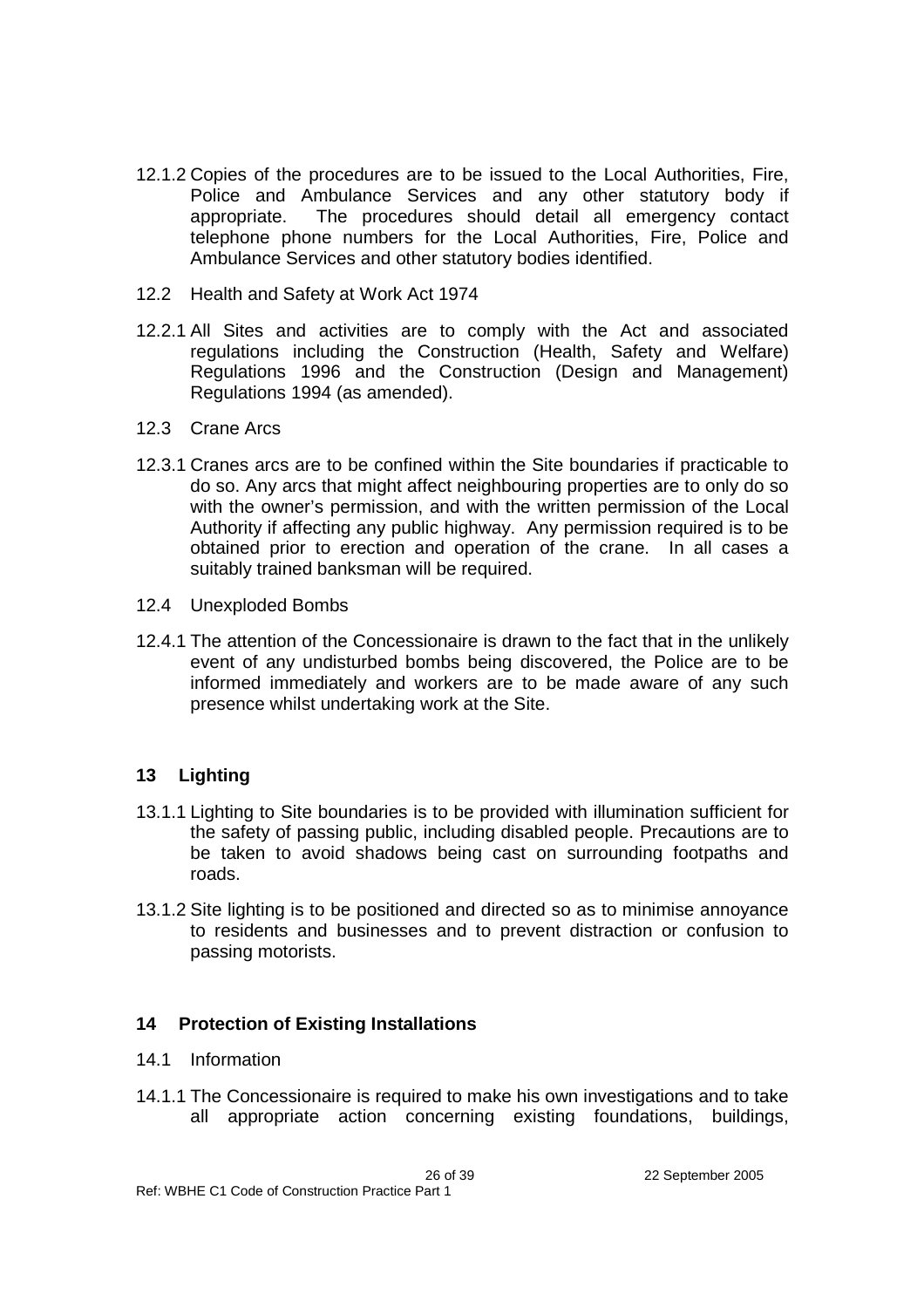structures, walls, roadways, railways, pipes, sewers, cables and other services, apparatus and installations.

- 14.1.2 The Concessionaire should consult with each Local Authority in advance to establish the status of any sensitive structures affected by the Works by reference to the relevant register kept by the Local Authority.
- 14.2 Safeguarding
- 14.2.1 The Concessionaire is to properly safeguard all foundations, buildings, structures, walls, roadways, railways, pipes, sewers, cables and other services, apparatus and installations from harm or deterioration during the Construction period and take all measures required for their support and protection during the Concession period.
- 14.3 Schedule of Public Authorities & Statutory Undertakers
- 14.3.1 A Schedule of Public Authorities & Statutory Undertakers is given in **Appendix B** for information only. Whilst the information is believed to be current at the time of writing, it is the responsibility of the Concessionaire to correctly identify and contact all relevant Public Authorities & Statutory Undertakers.

#### **15 Liaison with the Local Authorities and the Public**

- 15.1 Liaison Manager
- 15.1.1 The Concessionaire will appoint a liaison manager to manage public relations, public information issues and press relations matters. The liaison manager will be responsible for jointly managing communications to these audiences in partnership with Centro.
- 15.2 Public Relations
- 15.2.1 The Concessionaire, through the liaison manager, is to establish a communications plan to be agreed with Centro, Head of Communications. Centro will clear all media announcements by the Concessionaire prior to issuing.
- 15.2.2 The Concessionaire is expected to be considerate of those directly affected by the Works and will provide timely information of the Works in advance by whichever media is deemed suitable to minimise the effects of the disturbance and allow others to make alternative arrangements if necessary. The ways in which this information is disseminated should be captured and agreed in the communications plan.
- 15.2.3 The liaison manager will establish flexible procedures, through the communications plan, for giving advance notification of, and information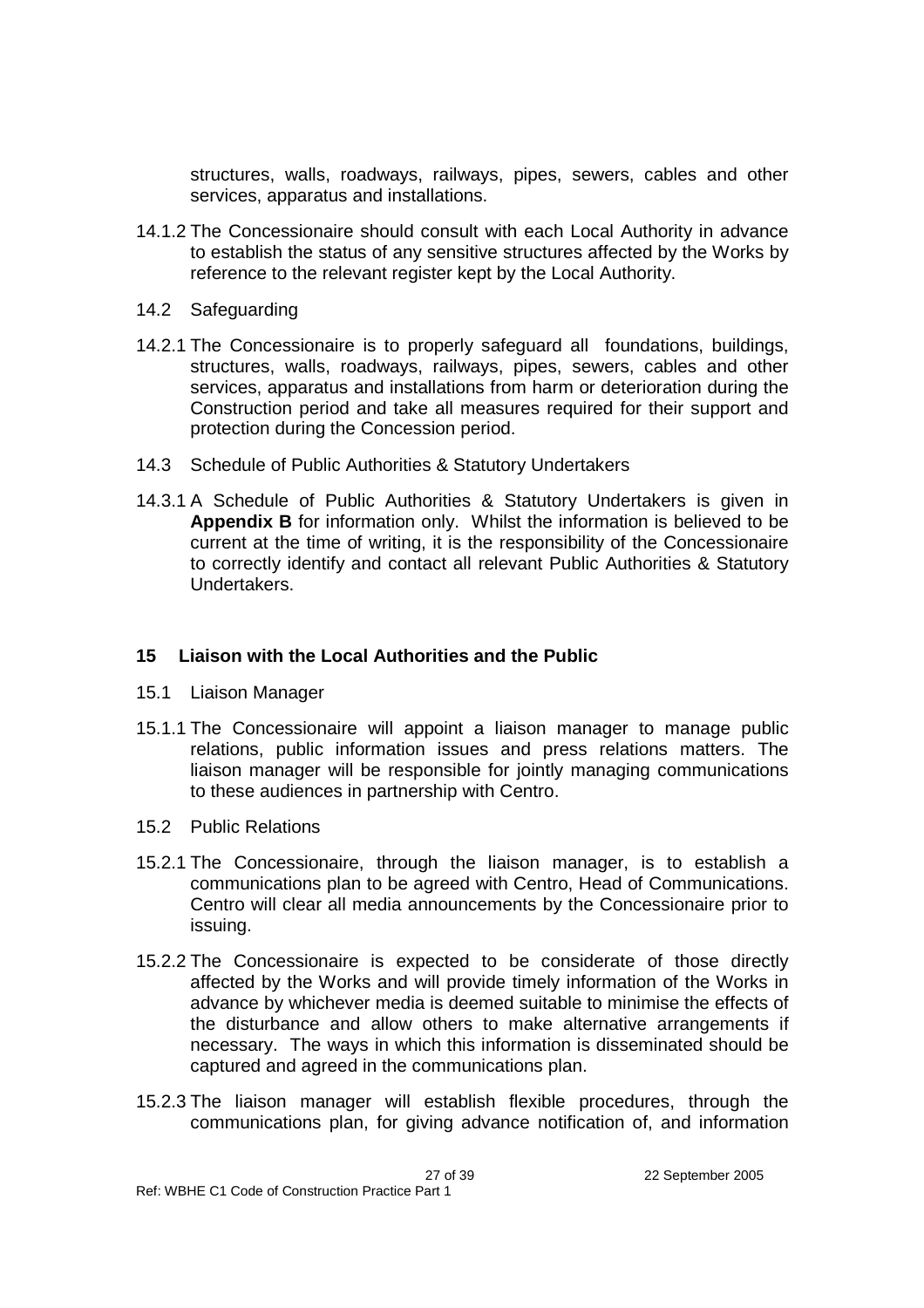concerning, all main Site activities relating to this Code to the Local Authorities, the Police, the Fire Brigade, other interested bodies and the Public. Such information is to include, but not be limited to, any alterations or changes to working hours and locations that have been agreed between the Concessionaire, the Local Authority and affected frontagers. Further guidance on the anticipated communications plan can be found in the general tender documents.

- 15.3 Public Complaints
- 15.3.1 The Concessionaire through the liaison manager is to introduce a system for the recording of all complaints which are to be collated and responded to by them within reasonable timescales and copies made available to Centro and the Local Authority. The Concessionaire through the liaison manager is to be proactive in reducing complaints.
- 15.4 Construction Staff
- 15.4.1 The Concessionaire is to ensure that all Site Construction staff are easily identifiable to the public by use of identity cards or an equally effective system.
- 15.5 Health and Safety File (CDM Regulations 1994)
- 15.5.1 A pre-tender health and safety file can be found in the general tender documentation. The Concessionaire should make suitable provisions to retain and update the health and safety file during the term of the Concession. The Concessionaire will be obliged to offer up information contained within the health and safety file on the request of the Local Authorities, Centro or their agents in the case where future planned construction works might impact on existing Metro infrastructure. Any changes should be added to the file by the organisation carrying out the change and the Concessionaire/Centro informed accordingly of said change. At the end of the Concessionary period the Concessionaire will pass the up to date health and safety file to Centro for future safe keeping.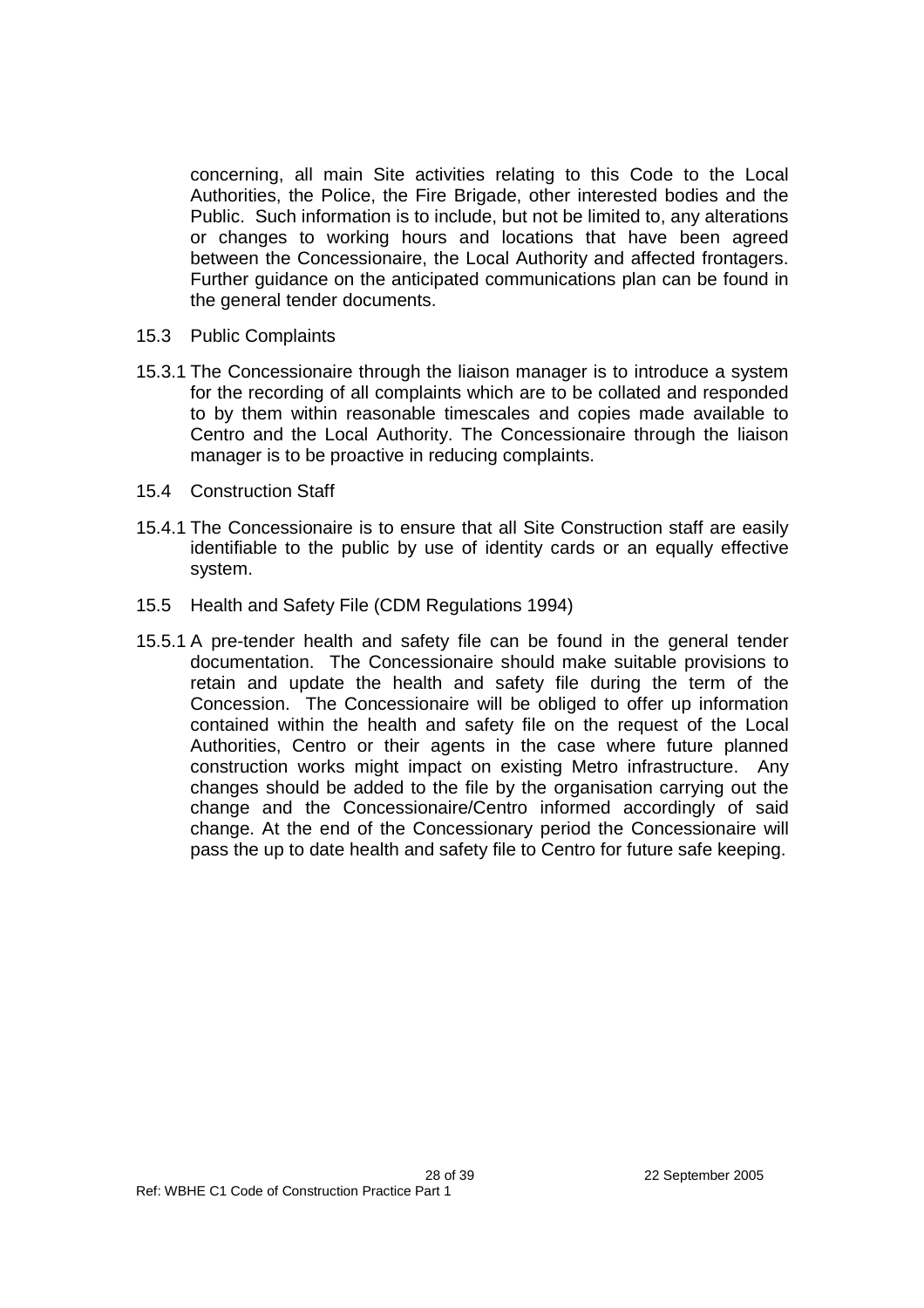#### **APPENDIX A Abbreviations**

The abbreviations below have been used throughout the Construction Code of Practice.

| CoCP<br><b>DfT</b><br>Technical<br>Abbreviations<br>(Noise) | <b>Construction Code of Practice</b><br>Department for Transport                                                                                                                                                                                         |  |
|-------------------------------------------------------------|----------------------------------------------------------------------------------------------------------------------------------------------------------------------------------------------------------------------------------------------------------|--|
| $L$ Aeq                                                     | the equivalent continuous sound level (A-<br>weighted). This is defined as the level of notional<br>steady sound which, at a location and over a<br>defined period of time, would have the same A-<br>weighted acoustic energy as the fluctuating noise. |  |
| LAmax                                                       | the peak or maximum A-weighted noise level over<br>a given period of time                                                                                                                                                                                |  |
| dB(A)                                                       | decibel units (A-weighted)                                                                                                                                                                                                                               |  |
| (A-weighted)                                                | the noise level with a frequency characteristic<br>approximating to that of the human ear                                                                                                                                                                |  |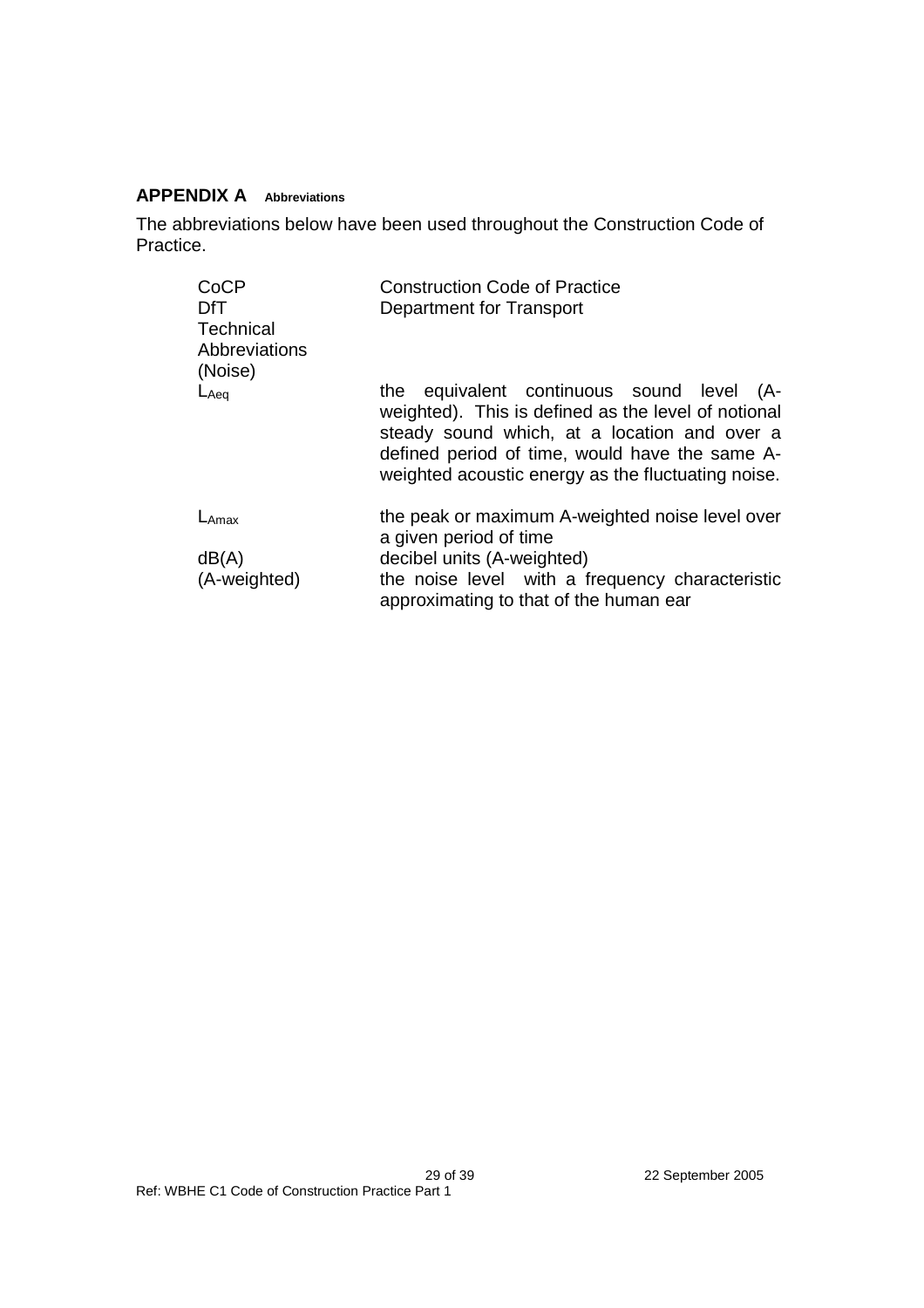#### **APPENDIX B Schedule of Public Authorities and Statutory Undertakers**

The following information is believed to be correct at the time of writing, but it is the responsibility of the Concessionaire to correctly identify and contact all relevant Public Authorities and Statutory Undertakers.

| <b>Company/Organisation</b> | <b>Contact</b>                     |
|-----------------------------|------------------------------------|
| <b>British Waterways</b>    |                                    |
| <b>Willow Grange</b>        |                                    |
| <b>Church Road</b>          |                                    |
| Watford                     |                                    |
| <b>WD174QA</b>              |                                    |
| <b>BT</b>                   |                                    |
| PP3D-4 3rd floor            | <b>Kim Hadley</b><br>0121 329 6379 |
| 3 Brindley Place            |                                    |
| <b>Off Broad St</b>         |                                    |
| Birmingham B1 2JB           |                                    |
|                             |                                    |
| BT plc (HNS)                | John Kelly (BT)                    |
| PO Box 12137                |                                    |
| Birmingham                  |                                    |
| <b>B1 2XT</b>               |                                    |
|                             |                                    |
| Cable & Wireless            | Mark Lloyd                         |
| <b>Atkins Telecoms</b>      | 07803 259833                       |
| 10th Floor East             |                                    |
| <b>The Axis</b>             |                                    |
| <b>Holliday Street</b>      |                                    |
| Birmingham                  |                                    |
| B <sub>1</sub> 1TP          |                                    |
| <b>Carlton Television</b>   | Peter Hudson                       |
| <b>Gas Street</b>           | 0121 643 9898                      |
| Birmingham                  |                                    |
| B1 2JT                      |                                    |
|                             |                                    |
| <b>Central NetWorks</b>     | <b>Phil Reed</b>                   |
| <b>Toll End Road</b>        | 07973 843048                       |
| Tipton                      |                                    |
| <b>West Midlands</b>        |                                    |
| DY4 0HH                     |                                    |
|                             |                                    |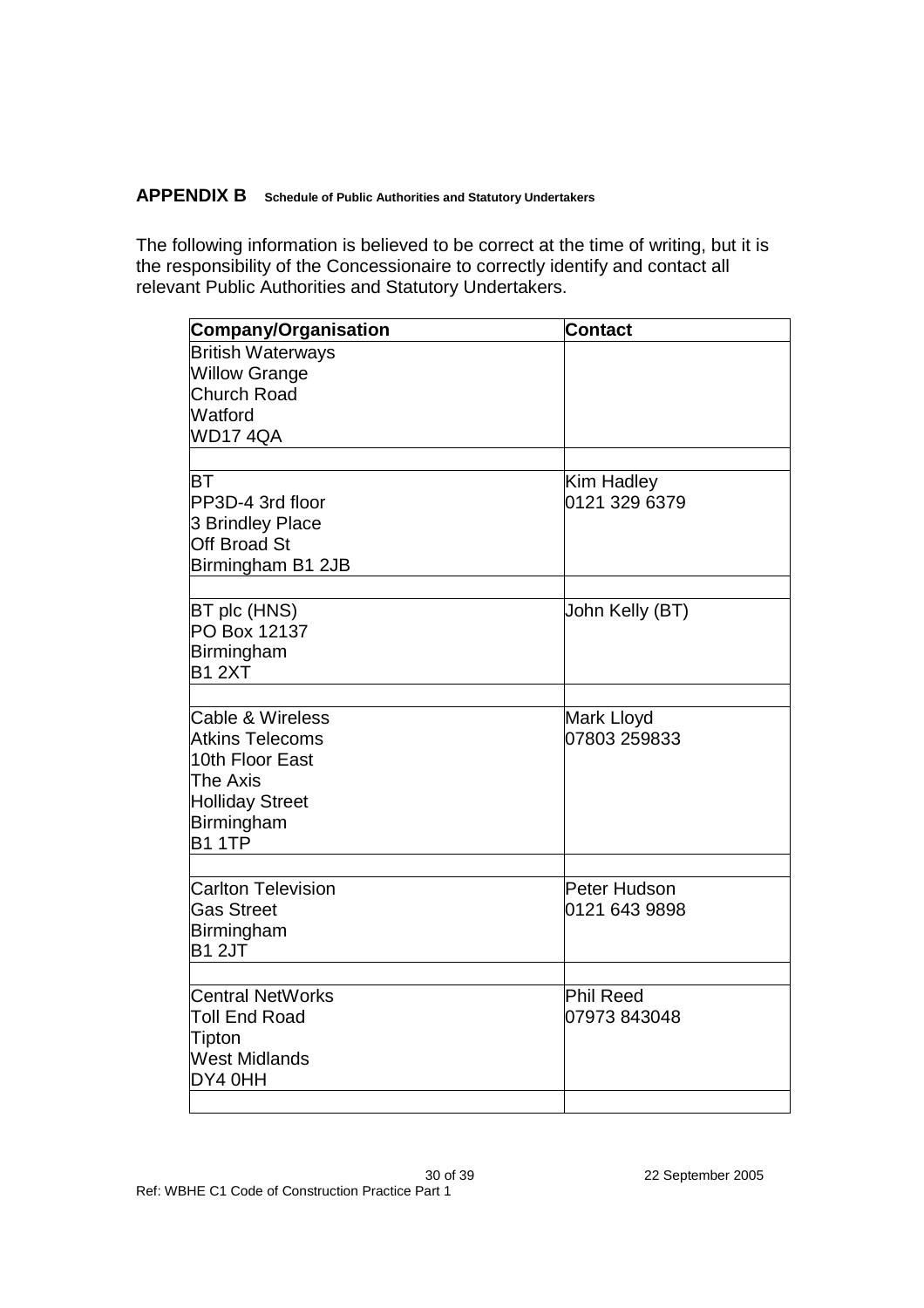| <b>CENTRO</b><br>Centro House<br>16 Summer Lane                                                                                                   |                                                                   |
|---------------------------------------------------------------------------------------------------------------------------------------------------|-------------------------------------------------------------------|
| Birmingham<br><b>B193SD</b>                                                                                                                       |                                                                   |
| Head of Roadside Infrastructure (Stops)<br><b>Bus Network Manager (Services)</b>                                                                  | <b>Michael Simmonds</b><br>0121 214 7377<br><b>Clive Whatling</b> |
|                                                                                                                                                   | 0121 214 7119                                                     |
| <b>COLT Telecommunications</b><br><b>St Stephen's Street</b><br>Zone 2B - Central Gate<br>New Town<br>Birmingham<br><b>B64RG</b>                  | Mick Ramsay<br>07968 798238                                       |
| Dudley MBC<br><b>Chief Executive's Department</b><br><b>Council House</b><br>Dudley<br>DY1 1HF                                                    |                                                                   |
| Easynet Ltd<br>70 Buckingham Avenue<br>Slough<br>SL1 4PN                                                                                          | <b>Chris Birch</b><br>07718 511425                                |
| Energis<br>C/o O'Donnell Brothers Ltd<br>New Tyne Iron House<br>High Row<br>Lemington<br>Newcastle upon Tyne<br><b>NE15 8SE</b>                   | Mark Lee<br>0191 264 0404                                         |
| Environment Agency<br><b>Wrens Court</b><br>Unit 15-17<br>Lower Queen Street<br><b>Sutton Coldfield</b><br><b>West Midlands</b><br><b>B72 1RT</b> |                                                                   |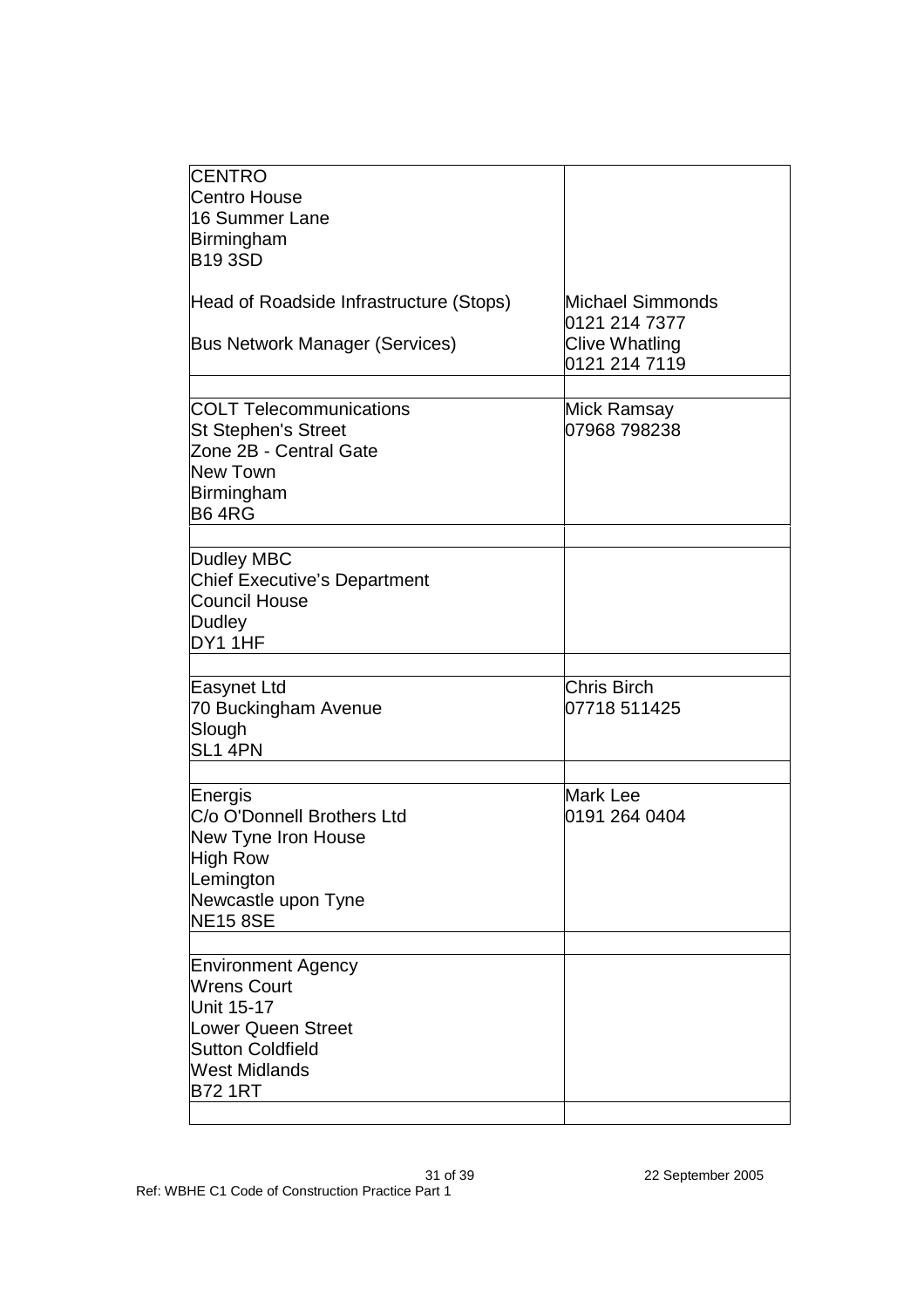| Fibernet Group plc<br>Rosalind House<br><b>Jays Close</b><br><b>The Viables</b><br>Basingstoke<br>Hampshire<br><b>RG22 4BS</b>               | Doug Sawyer<br>07795 291196    |
|----------------------------------------------------------------------------------------------------------------------------------------------|--------------------------------|
| <b>Fujitsu Telecommunications Europe Ltd</b><br>Post Point 5<br>Solihull Parkway<br>Birmingham Business Park<br>Birmingham<br><b>B3777YU</b> | Dave Thompson<br>0121 717 6147 |
| Global Crossing (UK) Telecommunications<br><b>Connect House</b><br>3rd Avenue<br>Crewe<br>Cheshire<br>CW <sub>16XU</sub>                     | Sandra Reay<br>01270 725236    |
| HMRI<br><b>Rose Court</b><br>2 Southwark Bridge<br>LONDON<br>SE1 9HS                                                                         | David Keay<br>020 7556 2100    |
| Hutchison 3G UK Limited<br>4060 Lakeside<br>Solihull Parkway<br>Birmingham Business Park<br>Birmingham<br><b>B3777YN</b>                     | See BT (HNS)                   |
| <b>IPM Communications</b><br>lc/o Inter-Phone Public NetWorks Ltd<br>The White House<br>Lichfield Street<br>Tamworth<br><b>B797QF</b>        | Alan Dunn<br>01827 287851      |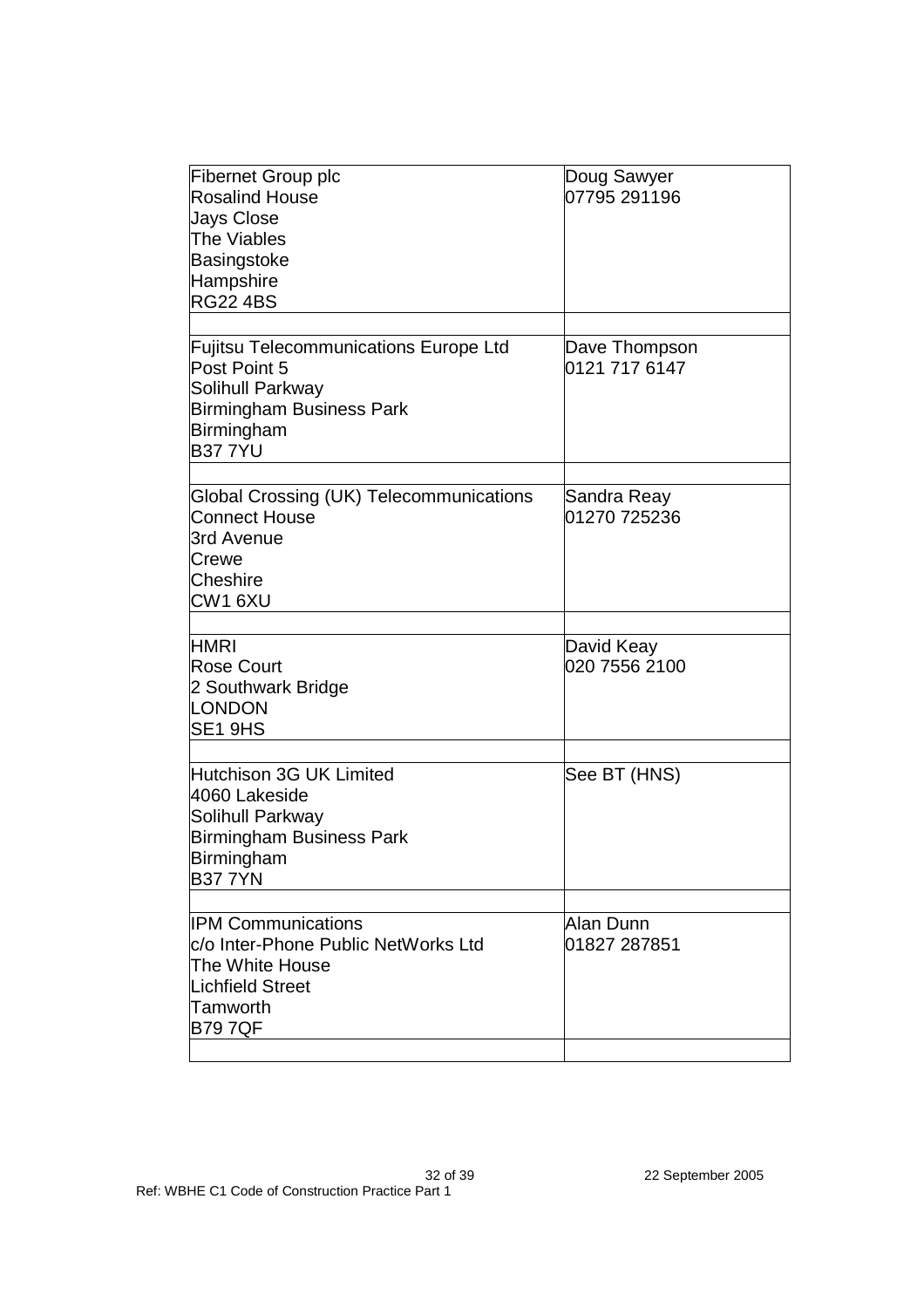| Kingston Communications (Hull) PLC<br>Unit 1, Alder Court<br>Rennie Hogg Road<br><b>Riverside Business Park</b><br>Nottingham<br>NG <sub>2</sub> 1R <sub>X</sub> | <b>Brian Campbell</b><br>0115 851 2022 |
|------------------------------------------------------------------------------------------------------------------------------------------------------------------|----------------------------------------|
| Mainline Pipelines<br>C/o Fisher German<br>The Grange<br>80 Tamworth Road<br>Ashby de la Zouch<br>Leicestershire<br><b>LE65 2BW</b>                              | Tam Bream<br>01530 412821              |
| <b>MCI Worldcom</b><br><b>UK Field Operations, Room 2.37</b><br>2-6 St Pancras Way<br>London<br>NW <sub>1</sub> 1AO                                              | Peter Henley<br>0207 984 2511          |
| <b>NTL</b><br><b>Foleshill Enterprise Park</b><br>Courtauld's Way<br>Coventry<br>CV6 5NX                                                                         | Dave Titcomb<br>07968 860844           |
| <b>NWP Spectrum Ltd</b><br><b>Parker House</b><br><b>Maylands Avenue</b><br>PO Box 688<br>Hemel Hempstead<br><b>Herts</b><br>HP2 4WA                             | <b>Jalal Habib</b><br>01442 205500     |
| Orange plc<br>2420 The Crescent<br>Solihull Parkway<br>Birmingham Business Park<br>Solihull<br><b>B37 7YE</b>                                                    | Dawn Edwards<br>0870 372 6724          |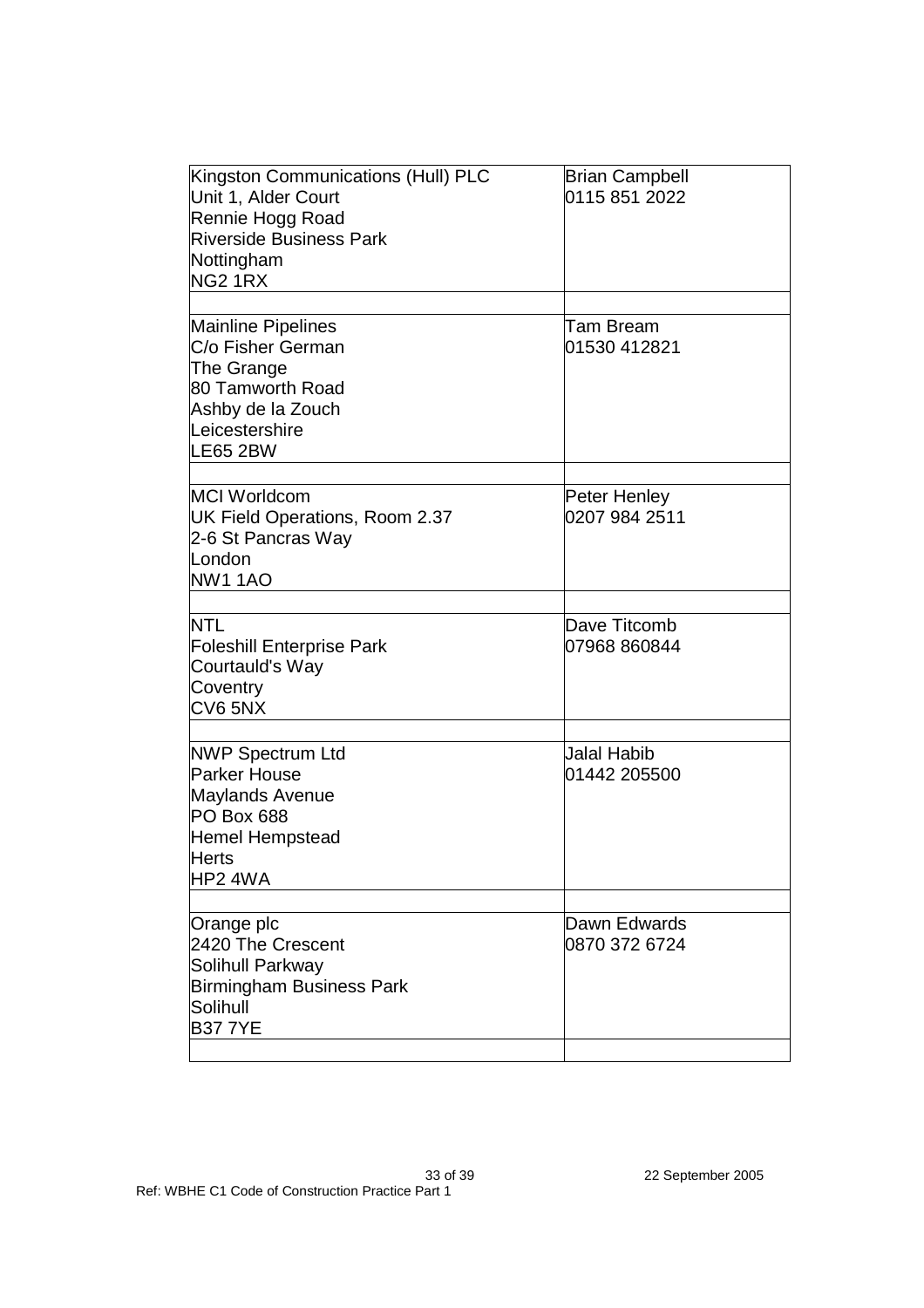| Sandwell MBC<br>Sandwell Council House<br>PO Box 2374<br>Oldbury<br><b>West Midlands</b><br><b>B69 3DE</b>                                      |                                                             |
|-------------------------------------------------------------------------------------------------------------------------------------------------|-------------------------------------------------------------|
| Severn Trent Water<br>WaterWorks Road<br>Edgbaston<br>Birmingham<br><b>B16 9DD</b>                                                              | Mark Kerr (Sewers)<br>0121 452 3406<br>Stuart Benge (Water) |
| South Staffordshire Water<br>lGreen Lane<br>Walsall<br><b>West Midlands</b><br>WS27PD                                                           | <b>Steve Saunders</b><br>01922 638282                       |
| <b>Telewest Communications plc</b><br><b>Cablephone House</b><br>Small Heath Business Park<br><b>Talbot Way</b><br>Birmingham<br><b>B10 OHJ</b> | Dave Lewis                                                  |
| Thus<br>Unit 2, Kingsland Grange<br><b>Woolston</b><br>Warrington<br>WA14RW                                                                     | Helen Grimley<br>01925 512467                               |
| T-Mobile Ltd<br>Units 8/9<br><b>Maidwell Drive</b><br><b>Highlands Industrial Estate</b><br>Solihull<br>Birmingham<br><b>B90 4QN</b>            | Jon Chown<br>0121 623 1589                                  |
| Transco<br><b>West Midlands Office</b><br><b>Stafford Road</b><br>Wolverhampton<br><b>WV10 6HZ</b>                                              | <b>Bruce Dodson</b><br>01902 826079                         |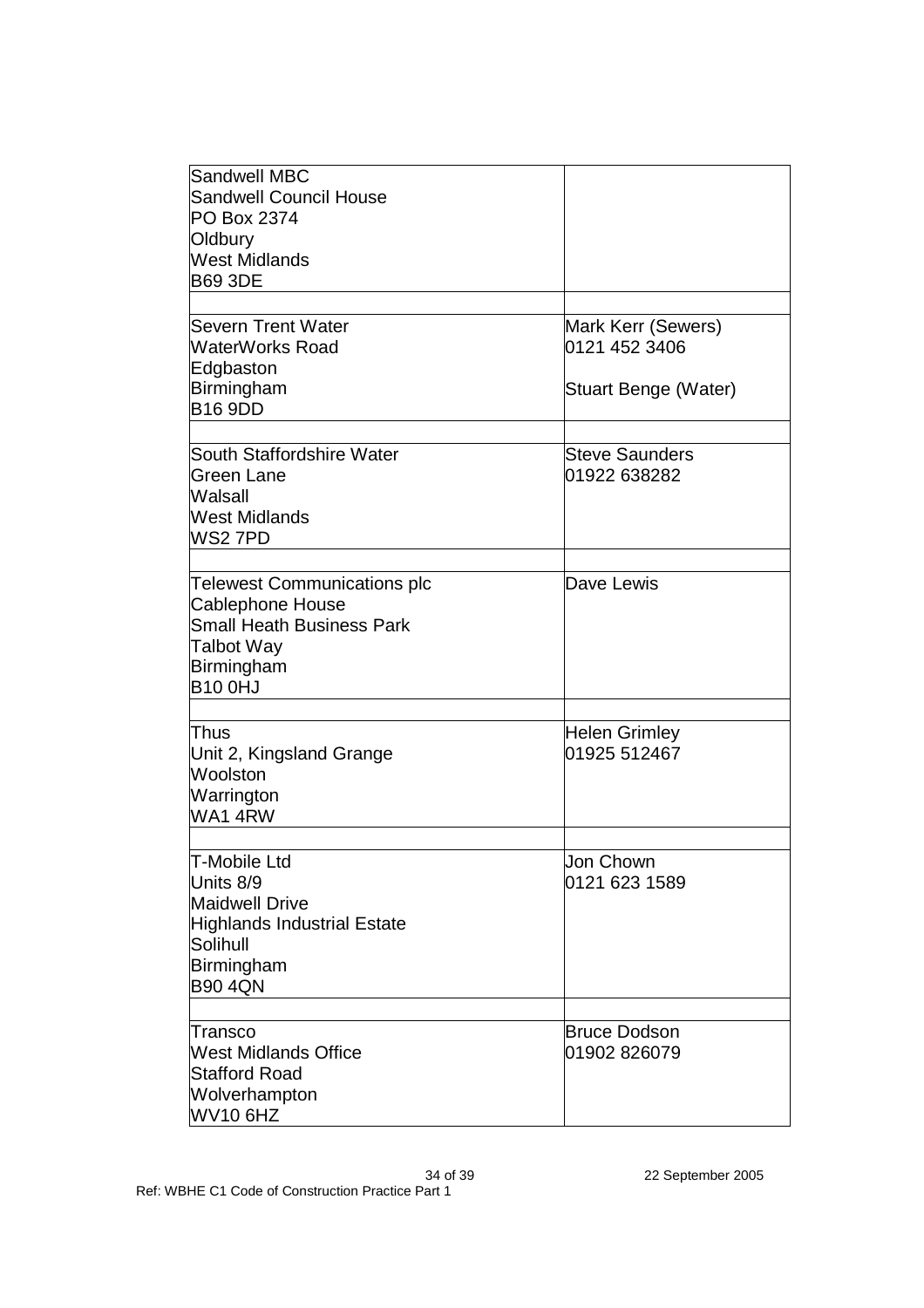| Travel West Midlands (Bus Services)<br>1 Sovereign Court<br>8 Graham Street<br>Birmingham                                                                               | John Wright<br>07768 553616                       |
|-------------------------------------------------------------------------------------------------------------------------------------------------------------------------|---------------------------------------------------|
|                                                                                                                                                                         |                                                   |
| Vodafone Ltd<br><b>Bell House</b><br>2 The Connection<br>Newbury<br>Berkshire RG14 2FN                                                                                  |                                                   |
| <b>West Midlands Ambulance Service</b><br>Unit 9<br><b>Waterfront Business Park</b><br><b>Waterfront Way</b><br><b>Brierley Hill</b><br><b>West Midlands</b><br>DY5 1LX | 01384 215555                                      |
|                                                                                                                                                                         |                                                   |
| <b>West Midlands Fire Service Headquarters</b><br>Lancaster Circus<br>Queensway<br>Birmingham<br><b>B47DE</b>                                                           | <b>Stn Officer Keith Stanton</b><br>0121 380 6406 |
|                                                                                                                                                                         |                                                   |
| <b>West Midlands Police</b><br>Police Headquarters<br>Lloyd House<br><b>Colmore Circus</b><br>Birmingham<br>B4 6NQ                                                      | Insp Keith Arnold<br>0121 626 6085                |
|                                                                                                                                                                         |                                                   |
| Your Communications<br>Hathersage Road<br>Manchester<br>M13 0EH                                                                                                         | Karen Diprose<br>0161 609 7024                    |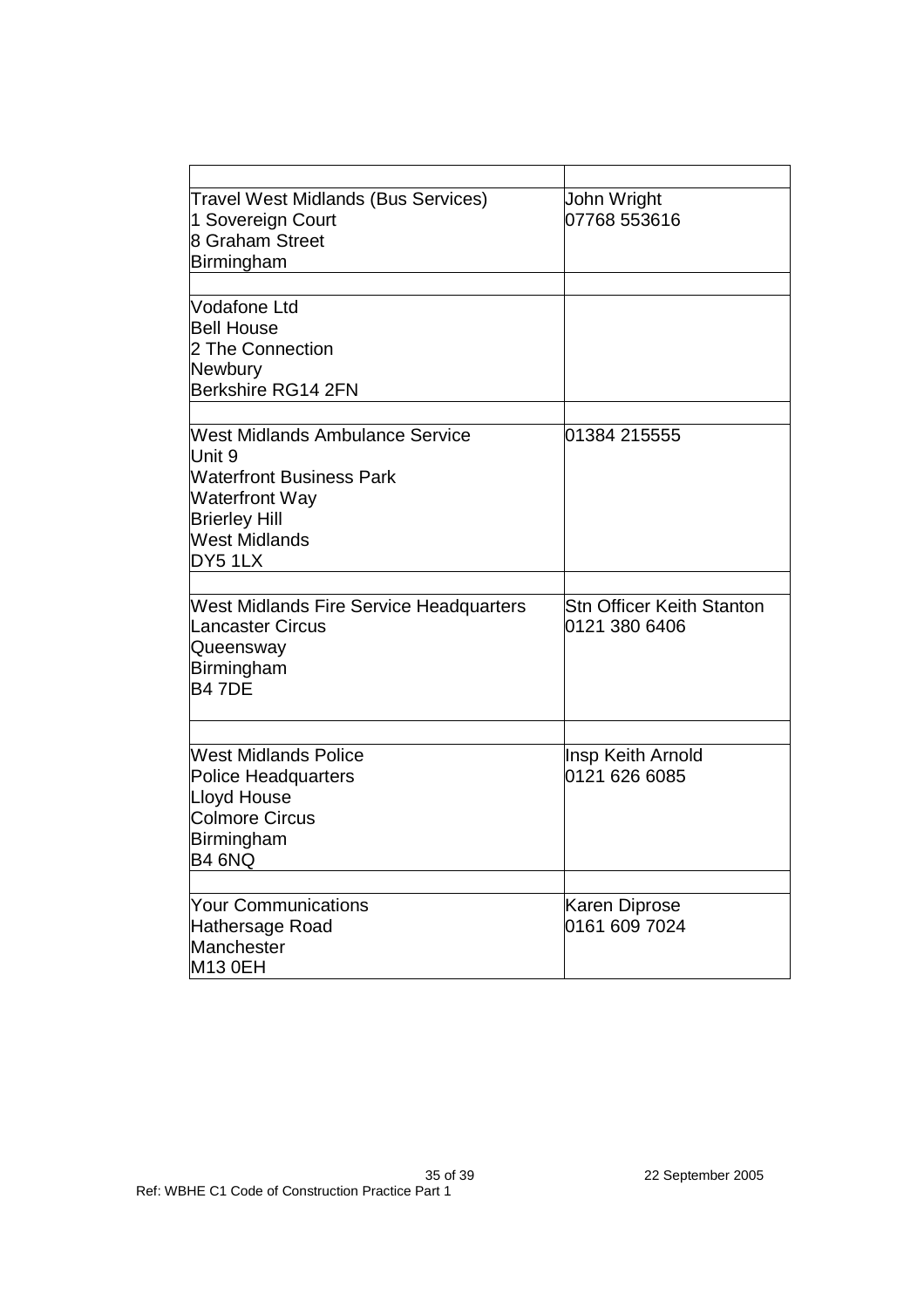#### **APPENDIX C Relevant British Standards and Guidelines**

#### **General**

In addition to compliance with all legal requirements applicable at the time for the Construction Works and compliance with certain British Standards referred to in the Code, the following British Standards and guidelines issued by various statutory bodies must be complied with. This is not an exhaustive list

## **British Standards Institution**

BS 5228 Noise control on Construction and open Sites:

- Part 1 (1997): Code of Practice for basic information and procedures for noise and vibration control.
- Part 2 (1997): Guide to noise and vibration control legislation for Construction and demolition, including road Construction and maintenance.
- Part 4 (1992) Code of Practice for noise and vibration control applicable to piling operations.

BS 6031: 1981 Code of Practice for earthworks.

BS 5930: 1999 Code of Practice for Site Investigations

BS 6472: 1992 Guide to evaluation of human exposure to vibration in buildings (1 Hz to 80 Hz).

BS 7385: Evaluation and measurements for vibration in buildings:

- Part 1 (1990) Guide for measurement and vibrations and evaluation of their effects on buildings.
- Part 2 (1993) Guide to damage levels from ground-borne vibration.

BS 7580: 1997 Specification for the Verification of Sound Level Meters

- Part 1 Comprehensive Procedure
- Part 2 Shortened Procedure for Type 2 Sound Level Meters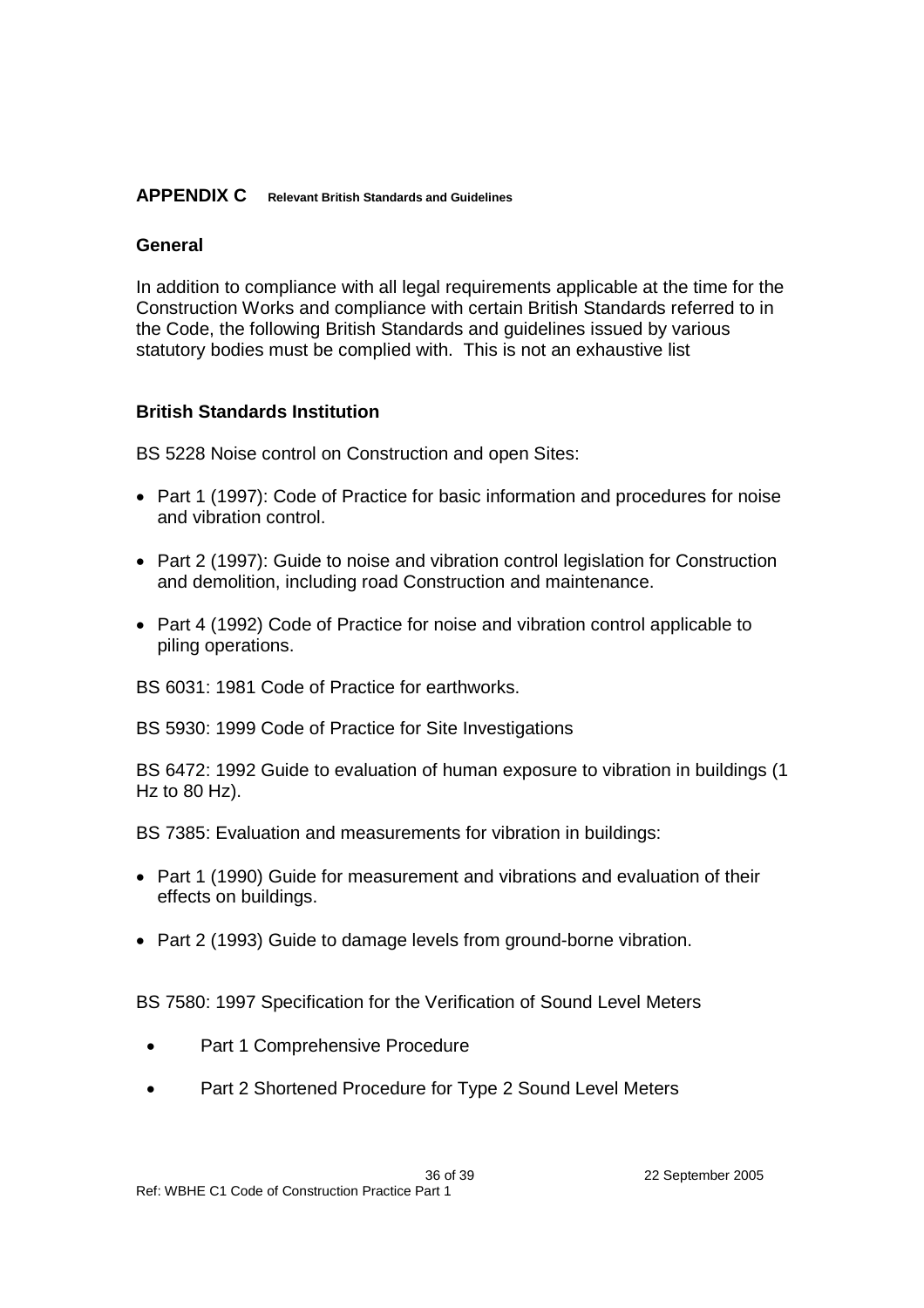BS 10175: 2001 Investigation of Potentially Contaminated Sites - Code of Practice

## **Health and Safety Executive**

HSE Guidance Notes HSG 150 (1996) - Health and safety in Construction work.

HSE Guidance Notes EH 10 (2001) Asbestos: exposure limits and measurement of airborne dust concentrations.

HSE Guidance Notes EH 40 (2003) - Occupational Exposure Limits.

HSE Guidance Note HSG 66 (1991) Protection of Workers and the General Public During Development on Contaminated Land.

HSE Guidance Note L11 (1999) A Guide to the Asbestos (Licensing) Regulations 1983 (as amended)

## **Environment Agency Pollution Prevention Guidelines (PPG)**

PPG1 - General Guide to the Prevention of Pollution of Controlled **Waters** 

PPG2 - Above ground oil storage tanks.

PPG3 - The use and design of oil separators in surface water drainage systems.

PPG4 - Disposal of sewage where no mains drainage is available.

PPG5 - Works in, near or liable to affect watercourses.

PPG6 - Working at demolition and Construction Sites.

PPG7 - Fuelling Stations -Construction and operation.

PPG8 - Safe storage and disposal of used oils.

PPG10 - Highway Depots.

PPG11 - Industrial Sites.

PPG13 - The use of high pressure water and steam cleaners.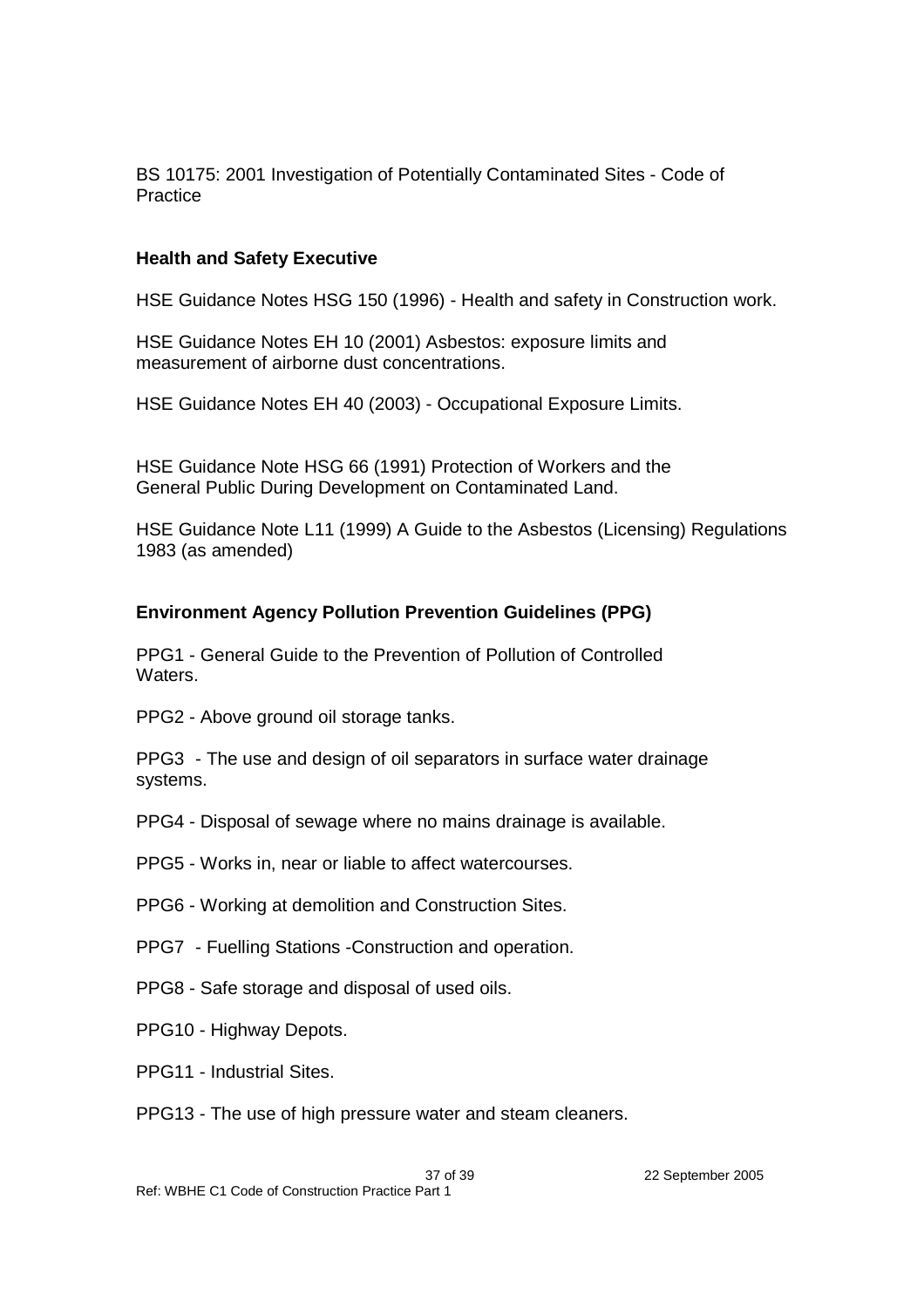PPG18 - Control of spillages and fire fighting runoff.

- PPG19 Garages and vehicle service centres.
- PPG 20 Dewatering of Underground Ducts and Chambers
- PPG 21 Pollution Incident Response Planning
- PPG22 Dealing with spillages on highways.
- PPG 23 Maintenance of Structures over Water
- PPG 26 Storage and Handling of Drums and Intermediate Bulk Containers

# **Department for the Environment, Food and Rural Affairs Planning Policy Guidance (PPG)**

- PPG2 Green Belts.
- PPG9 Nature Conservation.
- PPG13 Transport.
- PPG14 Development on Unstable Land.
- PPG15 Planning and the Historic Environment.
- PPG16 Archaeology and Planning.
- PPG23 Planning and Pollution Control.
- PPG24 Planning and Noise.
- PPG25 Development and Flood Risk

# **Department for the Environment, Food and Rural Affairs Guidance**

DoE/Defra Contaminated Land Research Reports (CLR), 1 – 11 various authors 1994 - 2003 DoE A Guide to Risk Assessment and Risk Management for Environmental Protection (1995).

DoE Waste Management Papers.